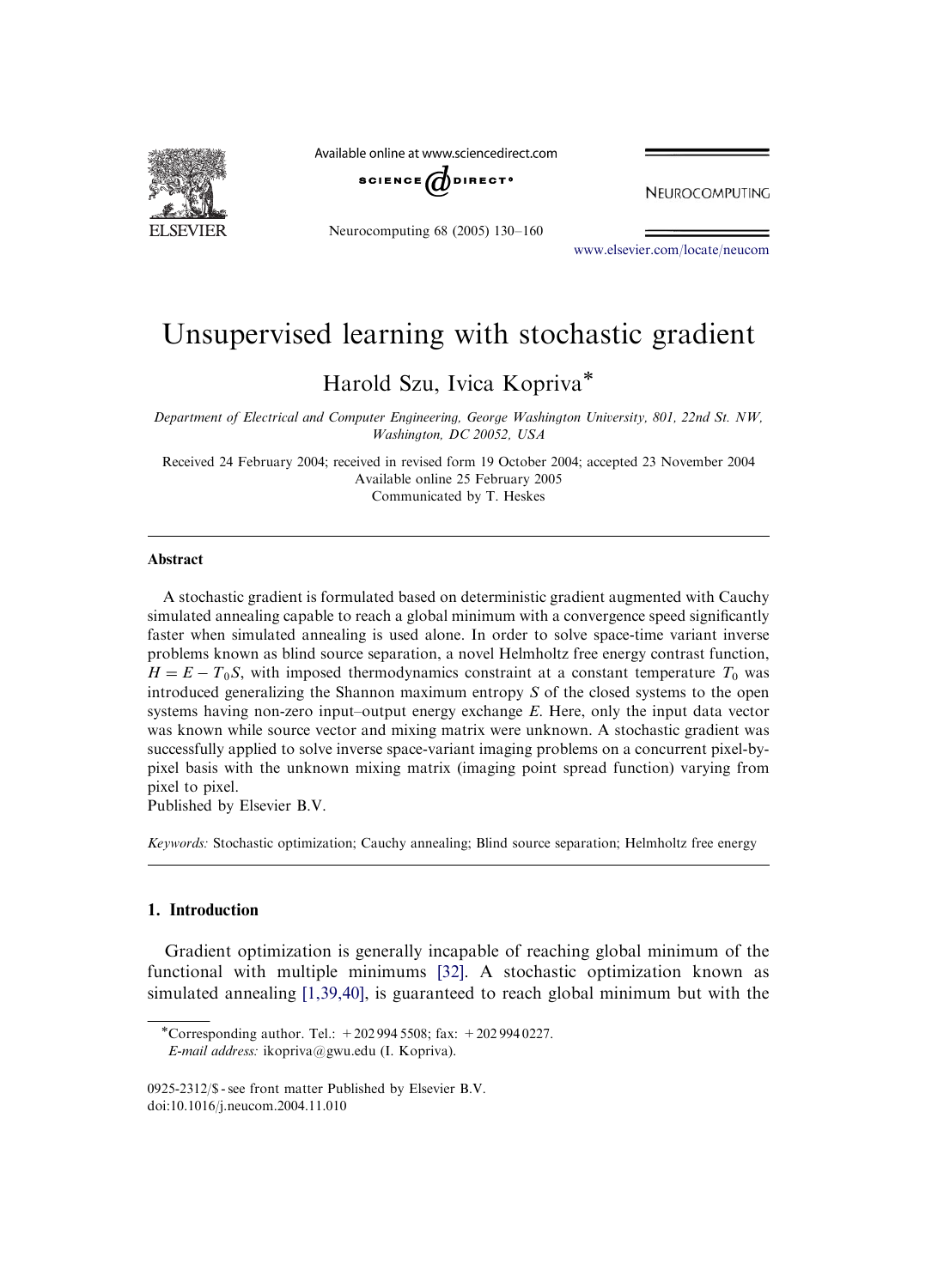very low speed of convergence. Geman and Geman proved in 1984 the convergence guaranteed to find the global minimum by means of classical Gaussian annealing to be an exceedingly slow admissible cooling schedule,  $T_a(t) = T_0 / \log t$ . Their proof used the Metropolis annealing algorithm to generate random walks based on Gaussian distribution [\[17\].](#page-28-0) Szu in 1986 [\[39,40\]](#page-29-0) had extended Geman–Geman convergence proof for the case of the Cauchy noise with unbounded variance combining naturally both Gaussian random walks with Levi random flights achieving the admissible cooling schedule  $T_c(t) = T_0/t$ . In this paper, we have augmented the classical gradient optimization with the fast fluctuating term using the rapid Cauchy annealing cooling schedule. We coined this approach the stochastic gradient optimization. One important application of the derived stochastic gradient optimization aimed to be unsupervised learning applied to the solution of the highly non-stationary linear inverse problems known as blind source separation (BSS) [\[11,6,4,3,10,9,12,13,23,24,26,33,46\].](#page-28-0) In this regard we have introduced a novel Helmholtz free energy contrast function,  $H = E - T_0 S$ , with the imposed thermodynamics constraint at a constant temperature  $T_0$  generalizing the Shannon maximum entropy  $S$  of the closed systems to the open systems having non-zero input–output energy exchange E. Following BSS terminology for linear data models, only the input data vector was known while the source vector and mixing matrix were unknown. In comparison with a number of the cost functions for BSS already proposed we have demonstrated a feature of the Helmholtz free energy cost function to have global minimum at the solution of the linear inverse problem. That enabled the applicability of the proposed cost function to solve the BSS problems when the unknown mixing matrix varied from measurement to measurement. In this paper, we have successfully applied a stochastic gradient optimization to solve inverse spacevariant imaging problems on a concurrent pixel-by-pixel basis with the unknown mixing matrix (imaging point spread function) varying from pixel to pixel.

The organization of the paper is as follows. In Section 2, we have introduced the BSS problem as well as the Helmholtz free energy cost function with the classical gradient solution for the BSS problem. Section 3 gives the convergence proofs for both Cauchy and Gaussian annealing, along with their differences in free space and in gradient potential wells. The stochastic gradient is also introduced in Section 3. Performances of the 2-dimensional Cauchy and Gaussian annealing search algorithms as well as performances of stochastic gradient algorithm with Cauchy and Gaussian cooling schedule were compared with multiple minimums on the objective function. Section 4 gives more detailed description and illustration of the Helmholtz free energy  $H = E - T_0S$  applied on the solution of both linear and nonlinear BSS problems. Comparison has been carried out with the adaptive independent component analysis (ICA) algorithms for linear [\[3,6,10,33\]](#page-28-0) and postnonlinear [\[46\]](#page-30-0) mixtures. The conclusion is given in Section 5. For readers' convenience, Appendix A provides a derivation of the higher-dimensional Cauchy annealing algorithm based on the transformation of the higher-dimensional Cauchy pdf from Cartesian to hyper-spherical coordinates. Biological conjecture of the unsupervised learning based on the minimum of the Helmholtz free energy is given in Appendix B.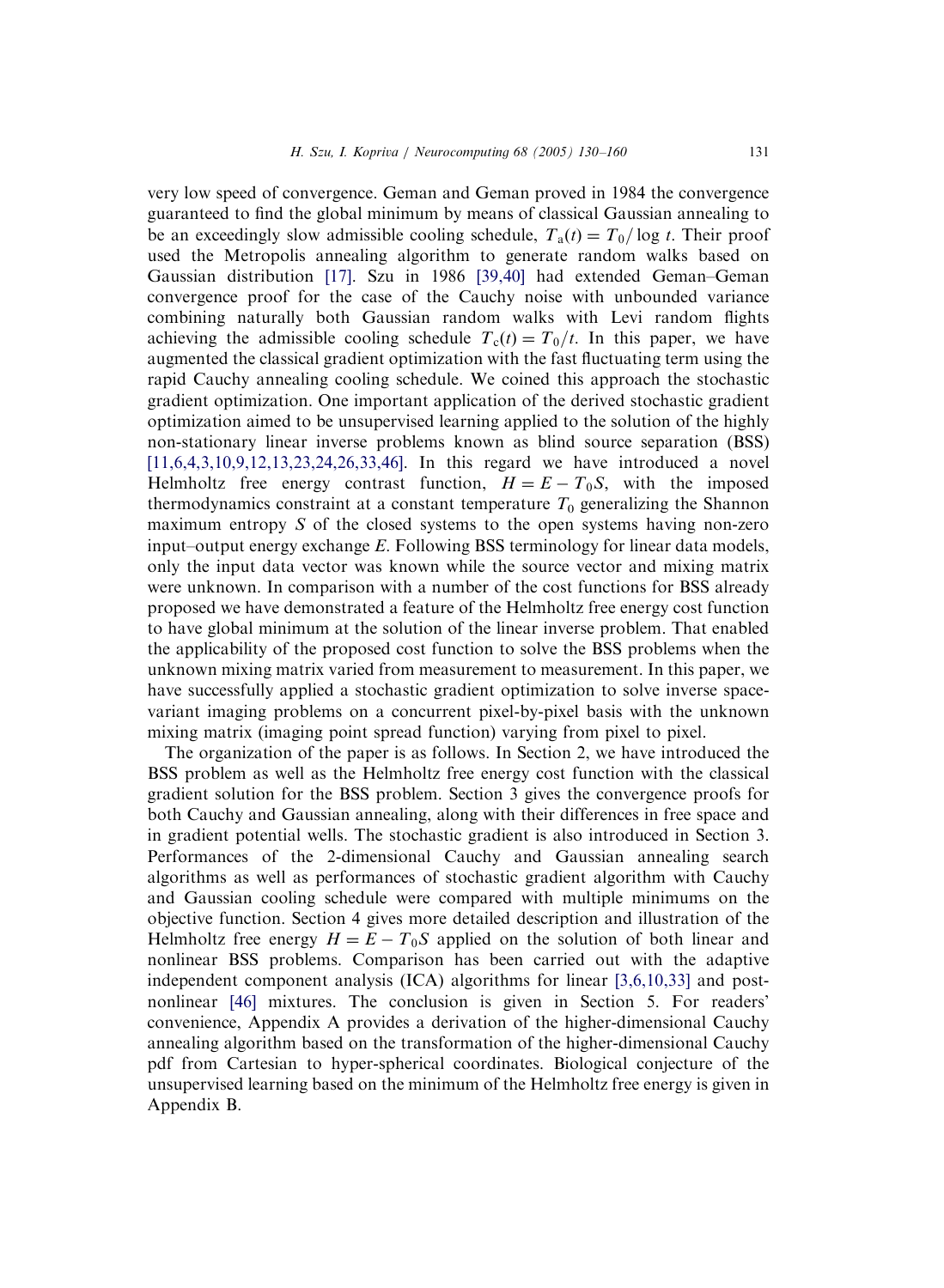#### 2. Helmholtz free energy cost function and blind source separation problem

The linear BSS problem is to find a solution to the linear inverse problem

$$
\mathbf{x}(r) = \mathbf{A}(r)\mathbf{s}(r) \tag{1}
$$

in terms of the mixing matrix  $A$  and source vector s given the data vector  $x$  only [\[11,6,4,3,10,9,12,13,23,24,26,33\]](#page-28-0). Here r represents the generalized coordinate emphasizing that both mixing matrix and source vector are r coordinate variant. Data model (1) can for example represent multispectral image [\[41,43\]](#page-29-0) where  $r(p, q) =$  $1 \ldots P \times Q$  ( $p = 1 \ldots P$ ,  $q = 1 \ldots Q$ ) represents pixel location in the image with the size of  $P \times Q$  pixels. Because we have focused our attention on imaging applications, the positivity constraints were imposed on the data vector, source vector, and mixing matrix. Without loss of generality we assume here  $x, s \in R_0^{+N}$ ,  $A \in R_0^{+N \times N}$ , where  $R_0^+$ is a set of positive real numbers including zero and N represents a number of sensors and a number of sources. Generally, a solution is given in terms of the de-mixing matrix W

$$
\mathbf{u}(r) = \mathbf{W}(r)\mathbf{x}(r),\tag{2}
$$

where  $W \cong A^{-1}$ . Hence, the algorithm initially presented in [\[41,43\]](#page-29-0) and further elaborated here finds solution of the non-stationary BSS problem at the minimum of the to-be-defined Helmholtz free energy cost function by allowing both the mixing matrix and source vector to be r-variant. The independent component analysis (ICA) algorithms defined in [\[11,6,4,3,10,9,12,13,23,24,26,33\]](#page-28-0) solve the problem on the statistical basis assuming the unknown mixing matrix to be r-invariant [\(Fig. 1\)](#page-3-0).

In order to motivate our further work we first postulate with the Lyapunov convergence proof that a mammals' simultaneous (supervised and unsupervised) learning capability is achieved by minimizing the Helmholtz thermodynamic energy,  $H = E - T_0 S$ , at a constant cybernetic temperature  $T_0$ . This is the so-called homeostatic warm-blooded animal learning theory proposed by Szu [\[38\].](#page-29-0)

**Theorem 1.** (Homeostatic learning). It is assumed that neurodynamics are governed by the second law of thermodynamics in terms of the Helmholtz free energy of an open system in an isothermal dynamic balance

$$
H(s_1, ..., s_n; w_1, ..., w_n) = \text{Energy}(s_1, ..., s_n) - T_0 \text{Entropy}(w_1, ..., w_n),
$$
 (3)

where the thermal reservoir temperature  $T_0$  was assumed to be constant. It is also assumed that scalable local gradient dynamics are given with

$$
\frac{\mathrm{d}u_i}{\mathrm{d}t} = -\frac{\partial \text{Energy}}{\partial v_i} \tag{4}
$$

that corresponds with the minimum energy in the Hopfield–Grossberg–Kohonen sense and  $v_i = \sigma(u_i)$  is standard artificial neural network (ANN) sigmoid output  $[16, 18, 20, 21, 34]$ . It is further assumed that learning of the de-mixing matrix is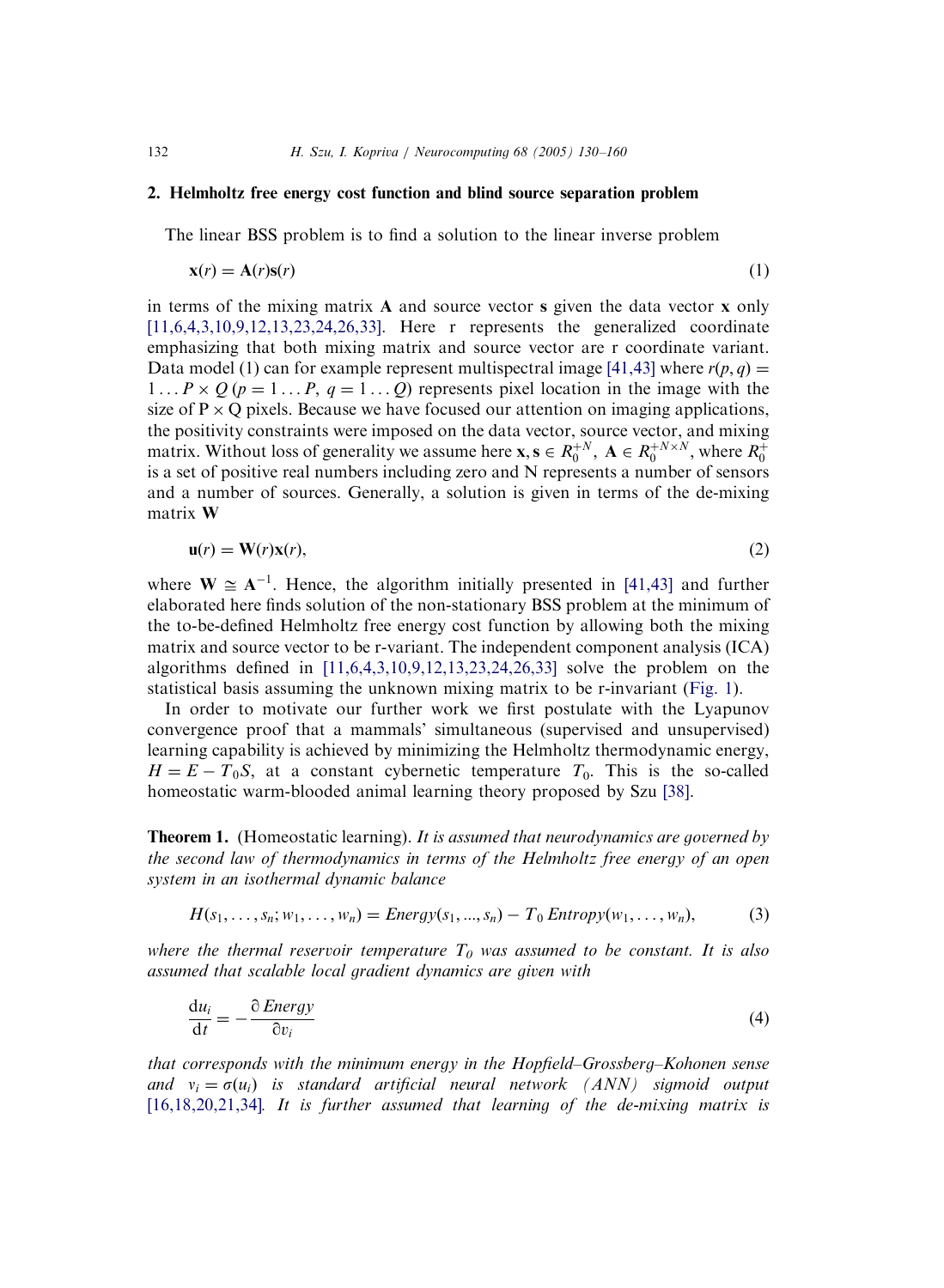<span id="page-3-0"></span>

Fig. 1. Independent component analysis (ICA) artificial neural network (ANN) that performs the blind source separation task through maximization of the a posteriori entropy function that has been proven [\[6\]](#page-28-0) to factorize the joint pdf of the ANN outputs. Consequently, a neighborhood data are required in order to make the joint pdf factorization possible, which indirectly assumed the space-invariant nature of the mixing.

governed by the natural gradient [\[3,4,10\]](#page-28-0) MaxEnt algorithms

$$
d\mathbf{W}/dt = \left\langle \frac{d\text{Entropy}}{d\mathbf{W}} \mathbf{W}^{\mathrm{T}} \mathbf{W} \right\rangle. \tag{5}
$$

Then, both supervised and unsupervised learning occured concurrently at the Lyapunov equilibrium at the minimum of the thermodynamic Helmholtz free energy

$$
\frac{dH}{dt} = \frac{d \text{Energy}}{dt} - T_0 \frac{d \text{Entropy}}{dt} \le 0.
$$
\n(6)

**Proof.** By means of a monotonic logic  $dv_i/du_i>0$  and by means of (4) we prove

$$
dE/dt = \sum_{i} (d \text{Energy}/dv_{i}) (dv_{i}/du_{i}) (du_{i}/dt)
$$
  
\n
$$
\approx -\sum_{i} (d \text{Energy}/dv_{i})^{2} (dv_{i}/du_{i}) \leq 0.
$$
\n(7)

Also by using (5) we prove

$$
d\text{ Entropy}/dt = \left\langle \frac{d\text{ Entropy}}{d\mathbf{W}} \mathbf{W}^{\mathrm{T}} \mathbf{W} \right\rangle (d\mathbf{W}/dt) = \left( \left\langle \frac{d\text{ Entropy}}{d\mathbf{W}} \mathbf{W}^{\mathrm{T}} \mathbf{W} \right\rangle \right)^{2} \geq 0.
$$
\n(8)

In (8) the Euclidean gradient d *Entropy*/dW was corrected by the metric tensor  $W<sup>T</sup>W$ in order to obtain the natural or relative gradient [\[3,19\].](#page-28-0) Now, combining (7) and (8)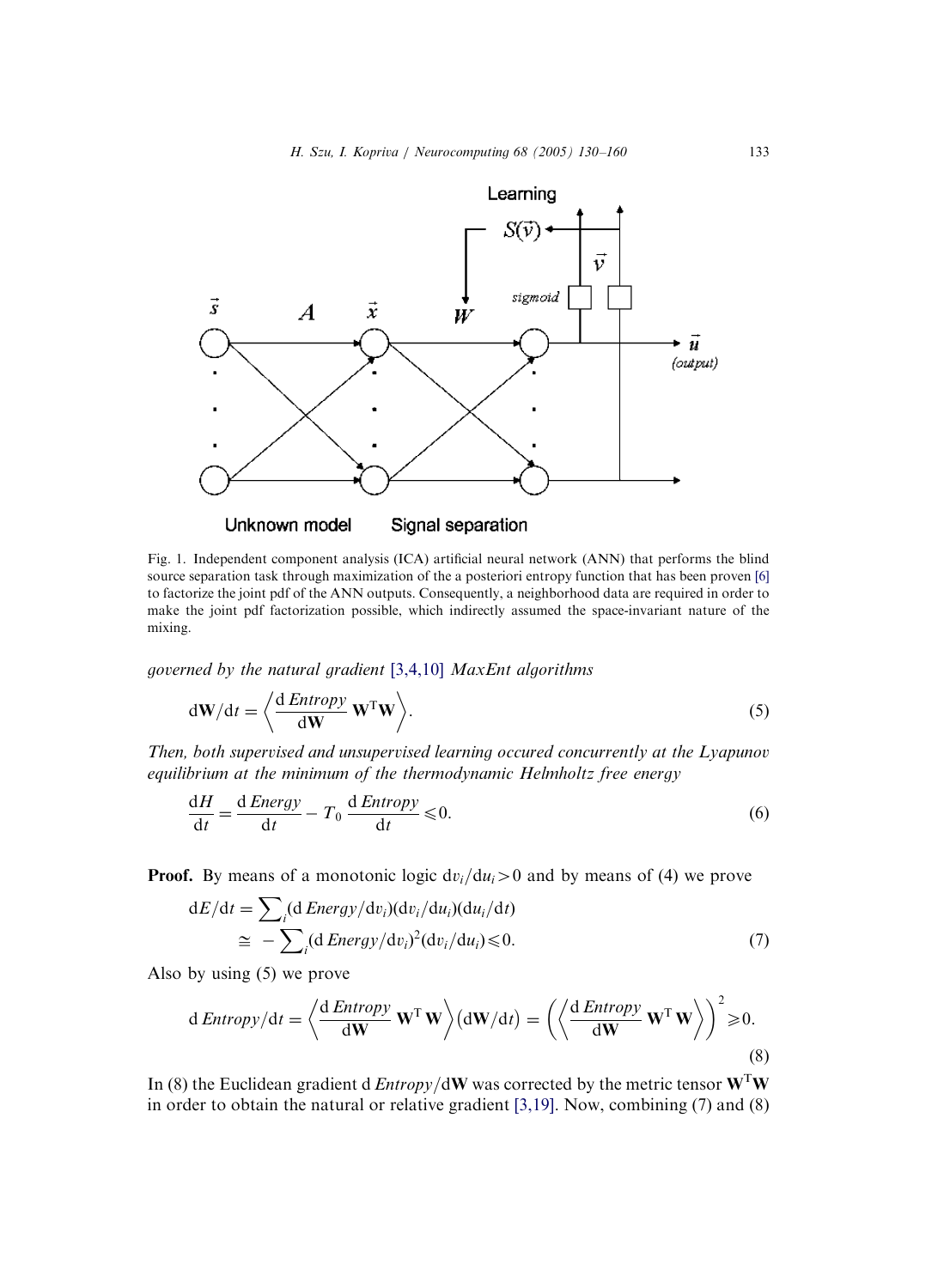we prove Eq. (6) as

$$
\frac{dH}{dt} = \frac{d \text{ Energy}}{dt} - T_0 \frac{d \text{Entropy}}{dt} \le 0. \qquad \Box
$$

We have shown from the definition of the thermodynamic Helmholtz free energy that a constant cybernetic temperature  $T_0$  allowed simultaneous minimization of the internal energy for supervised categorization and maximization of the entropy for unsupervised component analysis, such as simultaneous de-noising and associative recall in the cocktail party effect.

A natural question arises: what are mathematical principles of learning without a teacher? We can furthermore derive unsupervised neural networks if we assume that the first-order estimation *Energy* term is defined as

$$
E \equiv \lambda^{T}(x - As) = \mu^{T}(Wx - s),
$$
\n(9)

where  $\lambda \in \mathbb{R}^N$  and  $\mu \in \mathbb{R}^N$  represent vectors of the Lagrange multipliers and superscript T denotes transpose operation. When the external information enters the system through a set of smart sensors, hundreds of millions of excitations are generated by sensory neurons. In theory, these neurons could take energy to sustain themselves and, thereby, make sense of incoming data and reduce an unwanted redundancy among brain waves in order to make room for further stimuli. Did in situ neural pathways take the advantage of inevitable decay to learn something quickly without supervision, based on data in memory? We conjectured the affirmative: systematic decay by gradient descent and stochastic decay by ''adrenal'' annealing. In fact, in this paper, we combined both into one stochastic gradient descent learning methodology.

We begin to build up a truly unsupervised form of learning by first considering that, without macroscopic constraints defined by data vector x, the Shannon entropy alone would at the equilibrium point produce a trivial solution in terms of the unknown source vector s: This is stated by the following physics theorem.

**Theorem 2.** (Closed system equal partition equilibrium law). If the total number of components is  $N$ , then the maximum entropy solution of a closed system is given by  $\bar{s}_j = 1/N$ , for all j, where Shannon–Boltzmann entropy [\[22\]](#page-29-0) is defined with the Lagrange constraint  $K_B(\lambda_0 + 1)$  to incorporate the unit normalization of the total of unknown source components as in (10):

$$
S = -K_{\rm B}|\mathbf{s}| \sum_{j=1}^{N} s_j \ln s_j + K_{\rm B}|\mathbf{s}|(\lambda_0 + 1) \left(\sum_{j=1}^{N} s_j - 1\right). \tag{10a}
$$

In (10a)  $K_B$  represents Boltzmann's constant and  $|s|$  represents  $L_1$  norm of the source vector s, i.e.

$$
|\mathbf{s}| = \sum_{j=1}^{N} s_j \quad s_j = s_j / |\mathbf{s}| \tag{10b}
$$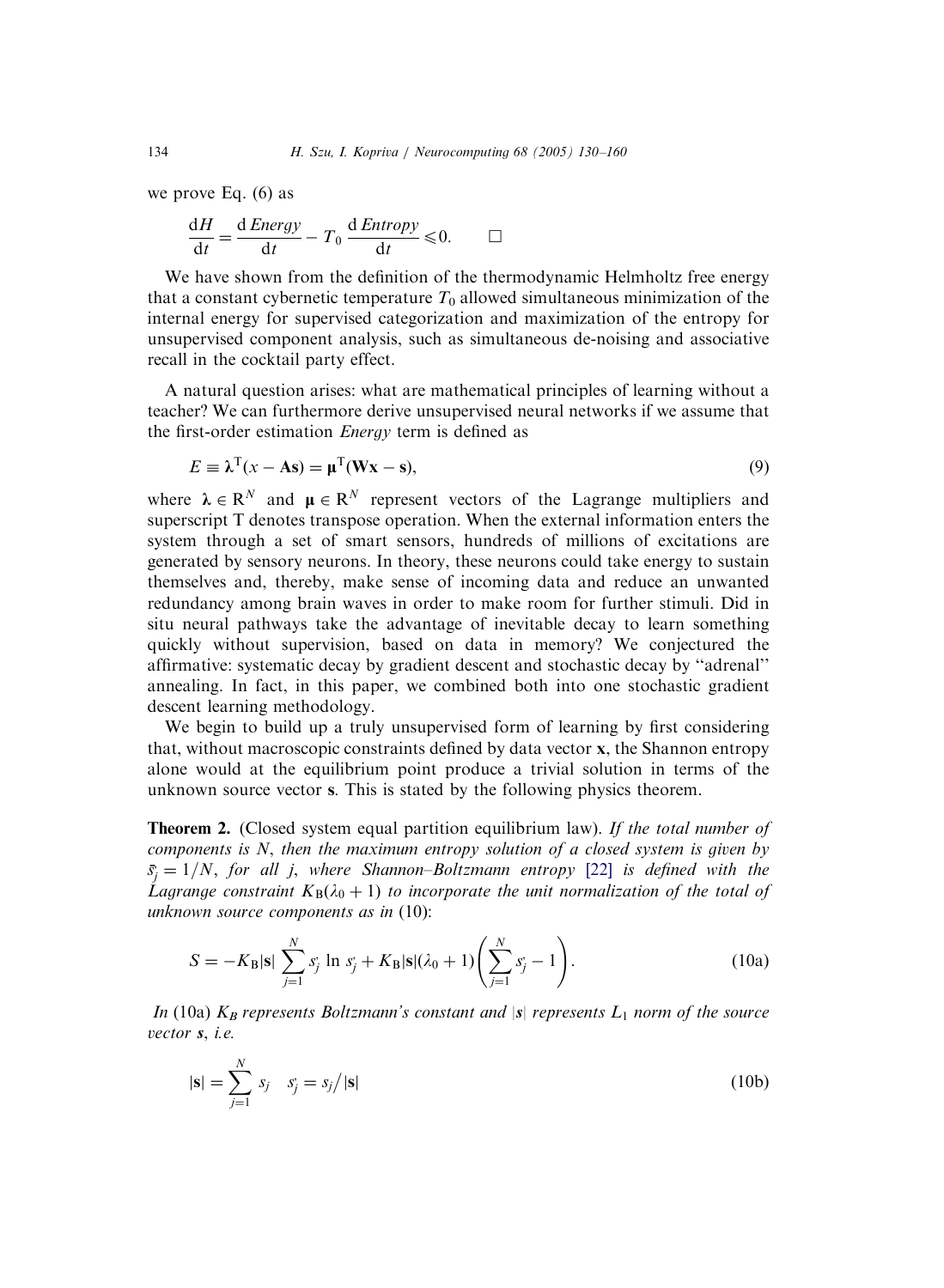or in equivalent vector notation

$$
\mathbf{s} = |\mathbf{s}|\mathbf{s}.\tag{10c}
$$

In the subsequent derivations we shall assume that  $|s|$  and  $s_j$  are independent variables that will be estimated separately using optimization procedure to be defined.

Proof of Theorem 2. From (10a) we obtain

$$
\frac{\partial S}{\partial s_j} = -K_\mathbf{B} |\mathbf{s}| (\ln s_j + 1) + K_\mathbf{B} |\mathbf{s}| (\lambda_0 + 1) = 0 \tag{11}
$$

from which it follows that

$$
\bar{s}_j = \exp(\lambda_0). \tag{12}
$$

The unit sum constraint  $\sum_{j=1}^{N} s_j = 1$  implies

$$
\exp(\lambda_0) = \frac{1}{N} \tag{13}
$$

and from (12) and (13) we get

$$
\bar{s}_j = \frac{1}{N}.\qquad \Box
$$

We have generalized the Shannon entropy S of a closed system to an open system in dynamic equilibrium with the external energy  $E$  in terms of the Lagrange constraint. Then the following optimization problem is formulated, for the multispectral imaging data, for example, on the pure space-variant basis

$$
[\mathbf{A}^*, |\mathbf{s}|^*, \mathbf{s}^*] = \arg\min \mathbf{H}(|\mathbf{s}|, \mathbf{s}, \mathbf{A}),\tag{14a}
$$

where Helmholtz free energy cost function is defined as follows:

$$
H(|\mathbf{s}|, \mathbf{s}, \mathbf{A}) = E(|\mathbf{s}|, \mathbf{s}, \mathbf{A}) - T_0 S(|\mathbf{s}|, \mathbf{s})
$$
  
\n
$$
= |\mathbf{s}| \sum_{i=1}^{N} \lambda_i \left( x_i - \sum_{j=1}^{N} a_{ij} s_j \right) + K_\mathbf{B} T_0 |\mathbf{s}| \sum_{j=1}^{N} s_j \ln s_j
$$
  
\n
$$
- K_\mathbf{B} T_0 |\mathbf{s}| (\lambda_0 + 1) \left( \sum_{j=1}^{N} s_j - 1 \right), \tag{14b}
$$

where in (14a) superscript  $*$  denotes optimal values in the sense of the minimum of the Helmholtz free energy  $H(|s|, s, A)$ . In (14b)  $x_i$  are components of the multispectral image at one particular pixel location, i.e., we have dropped the r term from (1)–(2) in order to simplify the notation. Nonlinear constraints [\[32\]](#page-29-0) could be also used in (14b) as will be considered later. As already pointed out, in the cost function (14b) we treat the  $L_1$  norm |s| and components of the scaled sources vector  $s_j$  as independent (separate) variables.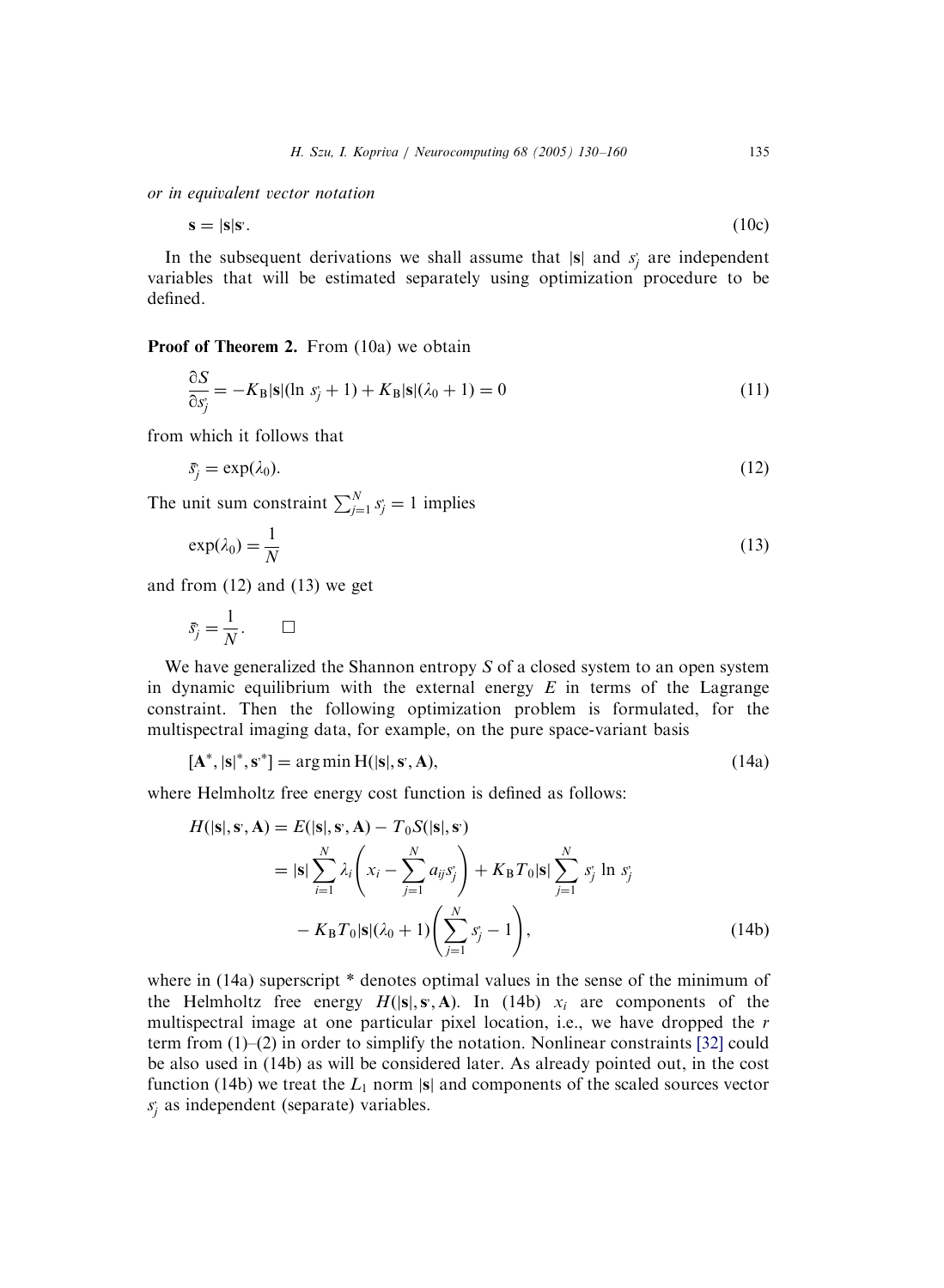Theorem 3. (The open system sigmoid partition law). The analytical solution for the class vector s; obtained at the minimum of the Helmholtz free energy has the classic ANN sigmoid logic [\[41\]](#page-29-0)

$$
s_j = \frac{1}{1 + \sum_{\substack{k=1\\k \neq j}}^N \exp(\frac{1}{K_B T_0} \sum_{i=1}^N \lambda_i (a_{ik} - a_{ij}))} = \sigma_j(\mathbf{A}, \lambda). \tag{15}
$$

**Proof.** Equating the derivation of the Helmholtz free energy  $(14a)/(14b)$  w.r.t. sy with zero [\[41\]](#page-29-0)

$$
\frac{\partial H}{\partial s_j^*} = -\sum_{i=1}^N \lambda_i a_{ij} |\mathbf{s}| + |\mathbf{s}| K_\mathbf{B} T_0 \ln(s_j^*) + |\mathbf{s}| K_\mathbf{B} T_0 \lambda_0 = 0 \tag{16}
$$

yields

$$
s_j = \exp\left(\frac{1}{K_B T_0} \left(\sum_{i=1}^N a_{ij} \lambda_i - \lambda_0\right)\right),\tag{17}
$$

where the minimum is guaranteed by the positive second derivative

$$
\frac{\partial^2 H}{\partial s_j^2} = \frac{1}{s_j} > 0
$$

because, from (17), it follows that  $s_j$  is non-negative. Likewise, the total class probability can be normalized. Thus, we summed (17) over an arbitrary number N of total classes to determine  $\lambda_0$ 

$$
\exp\left(\frac{\lambda_0}{K_\text{B}T_0}\right) = \sum_{k=1}^N \exp\left(\frac{1}{K_\text{B}T_0} \sum_{i=1}^N a_{ik} \lambda_i\right),\tag{18}
$$

where  $\lambda_0$  is the Helmholtz free energy and the right-hand side of (18) is the (canonical ensemble) partition function in statistical mechanics [\[22\].](#page-29-0) Inserting (18) into (17), we obtain

$$
s_j = \frac{\exp(\sum_{i=1}^N a_{ij} \lambda_i)}{\sum_{k=1}^N \exp(\sum_{i=1}^N a_{ik} \lambda_i)}.
$$
 (19)

Dividing both numerator and denominator of (19) by the numerator yields the ANN sigmoid function (15) without assuming it.  $\Box$ 

We could justify the name of Lagrange Constraint ANN if we further derive the unsupervised Hebbian learning rule using only input data vector and neglecting any desirable output as follows.

Given the associative recall data  $x = As$  and assuming the message s has been found for the time being, we estimated the associative memory (AM) matrix A from the given pair through the vector outer product formula [\[41\]](#page-29-0)

$$
\mathbf{A} = \mathbf{x} \frac{\hat{\mathbf{s}}^{\mathrm{T}}}{|\hat{\mathbf{s}}|^2},\tag{20}
$$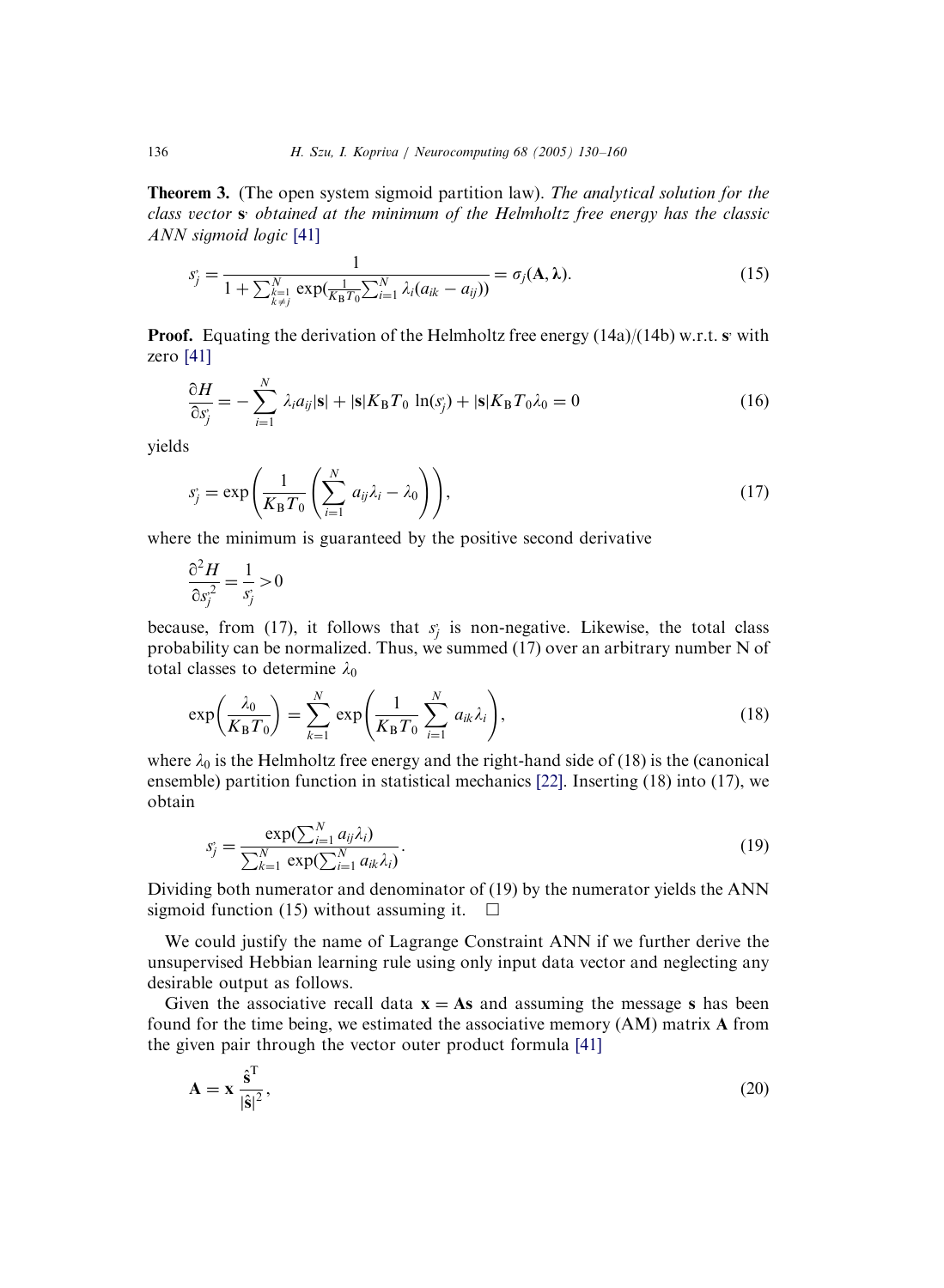which obviously recalls the solution  $As = x$ . Because the mixing matrix in (20) was rank-1, what was still missing was the fault tolerance (FT) for the inverse association  $A^{-1}x = s$ . It had been shown in [\[43\]](#page-29-0) that, for pattern recall in a case of adaptive learning matrix A; the classifier distance is modified by the Riemannian learning metric tensor  $G = A<sup>T</sup>A$ . It follows from the fact that, while the Euclidean distance measure  $d_x$  of data x had the identity metric I, the recall message s has the equivalent distance  $d_s$  in the s-space with the Riemannian metric G

$$
d_{x} \equiv (\mathbf{x}, \mathbf{I}\mathbf{x}) = \mathbf{x}^{\mathrm{T}}\mathbf{x} = \mathbf{s}^{\mathrm{T}}\mathbf{A}^{\mathrm{T}}\mathbf{A}\mathbf{s} = (\mathbf{s}, \mathbf{A}^{\mathrm{T}}\mathbf{A}\mathbf{s}) \equiv (\mathbf{s}, \mathbf{G}\mathbf{s}) \equiv d_{s}.
$$
 (21)

The implication of Eq. (21) is important for machine ATR [\[15\]](#page-28-0), i.e., given the identical data set, a machine could be trained to classify better by altering the metric distance measure  $d_s = (s, Ss)$ . It might be quite profound that we have explicitly proven Amari's assertion of the brain learning geometry utilizing the Riemannian metric for pattern recognition [\[2,3\]](#page-28-0). In [\[43\]](#page-29-0) we have applied Riemannian metric tensor  $G = A<sup>T</sup>A$  to embed the flat space Euclidean learning within the Riemannian learning hyper-sphere to produce the full rank AM Hebbian learning algorithm.

The full rank AM learning rule is computed based on the natural gradient of the minimum estimation error averaged over the source. Minimizing Helmholtz free energy H in  $(14a)/(14b)$  w.r.t. A, we obtain

$$
\frac{\partial \mathbf{A}}{\partial t} = -\left\langle \frac{\partial H(\mathbf{s}, \mathbf{A})}{\partial \mathbf{A}} \mathbf{A}^{\mathrm{T}} \mathbf{A} \right\rangle_{\text{sources}},\tag{22}
$$

where the Riemannian metric tensor for the sources' distance was derived from the Euclidean inner product distance of sources. The unsupervised learnt matrix A has to be full rank for the inverse of the associative learning to exist. From both (22) and (14a), we obtain

$$
\mathbf{A}(k+1) = \mathbf{A}(k) + \eta \partial \mathbf{A}/\partial t = \mathbf{A}(k) - \eta \langle \partial H(\mathbf{s}, \mathbf{A})/\partial \mathbf{A} \rangle_{\mathbf{s}} \mathbf{A}^{\mathrm{T}} \mathbf{A}
$$
  
=  $\mathbf{A}(k) + \eta \mathbf{\hat{s}}^{\mathrm{T}} \mathbf{A}(k)^{\mathrm{T}} \mathbf{A}(k) = (\mathbf{I} + \eta \mathbf{\hat{s}}^{\mathrm{T}} \mathbf{A}(k)),$  (23)

where in  $(23)$   $\eta$  represents small learning gain. Here, we have applied the natural gradient learning rule [\[3\]](#page-28-0) at the single pixel level [\[43\]](#page-29-0). The termination of iterations without a teacher occurs after the input data x becomes orthogonal to the Lagrange multipliers vector  $\lambda$ : this is similar to Oja's hyper-spherical rotation. The subscript index s in (23) means that iterations are done over the source vector s: that explains why we did not need to use the neighborhood data averaging. Update Eq. (23) gives the full rank mixing matrix A. In (18), (19) and (23)  $\lambda$  is the vector of the Lagrange multipliers whose update  $\Delta \lambda$ , according to [\[43\]](#page-29-0), is obtained as a solution of the variation equation

$$
\Delta x_i = \sum_{k=1}^N \frac{\partial \tilde{x}_i}{\partial \lambda_k} \Delta \lambda_k,
$$

where  $\tilde{x}_i = \sum_{j=1}^{N} a_{ij} s_j$  represents approximation of the data component  $x_i$  at some iteration l and  $\Delta x_i = x_i - \tilde{x}_i$  represents approximation error. Solution of the above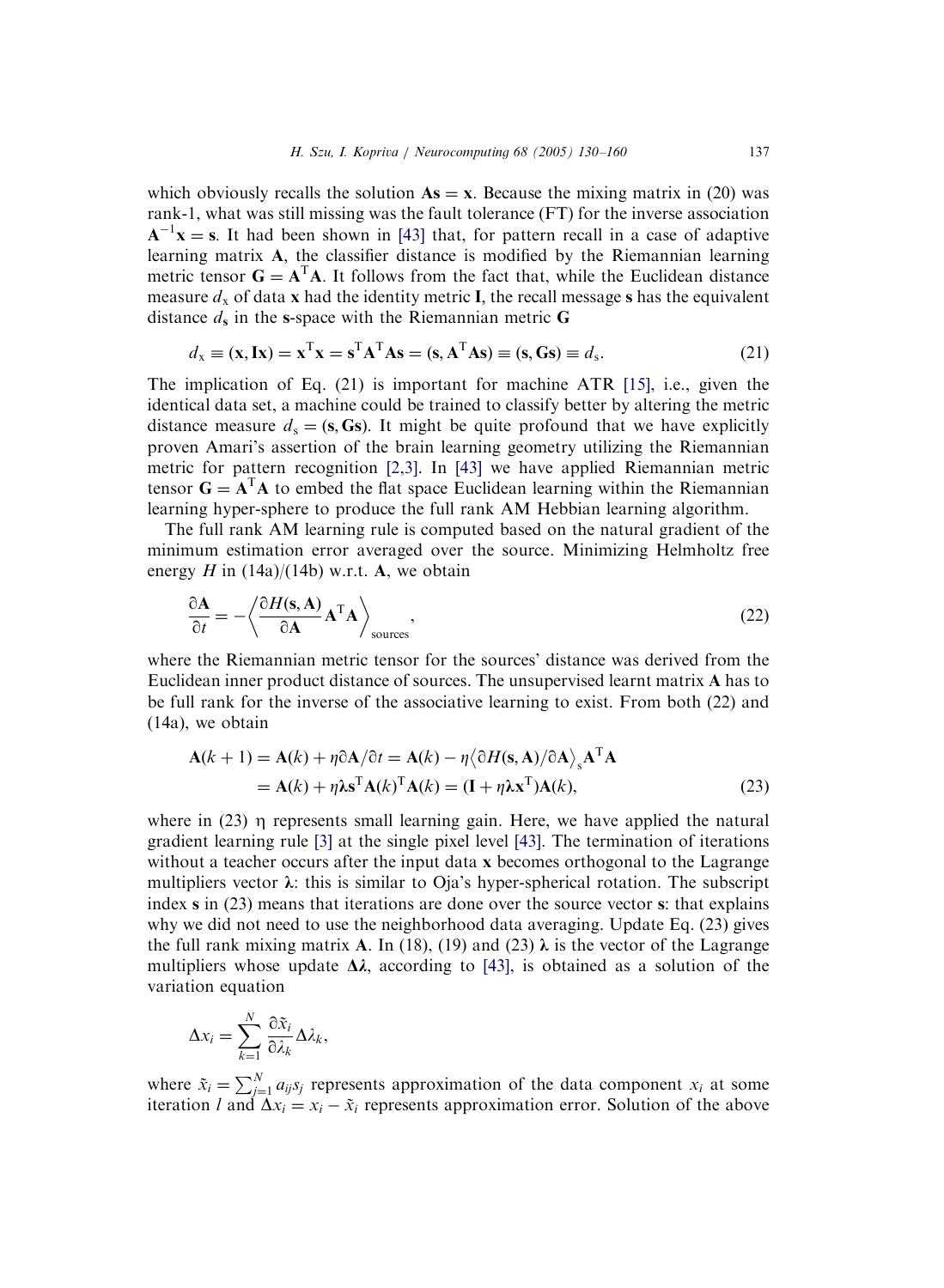variation equation is given with

$$
\Delta \lambda = (\tilde{\mathbf{x}}(l)\tilde{\mathbf{x}}^{T}(l) - \mathbf{A}(l)\text{diag}\{s_{j}(l)\}_{j=1}^{N} \mathbf{A}^{T}(l))^{-1}(\mathbf{x} - \mathbf{A}(l)\mathbf{s}(l)).
$$
\n(24)

We want to point out here that while the mixing matrix gradient descent learning rule (23) together with the Lagrange multipliers learning rule (24) and source probabilities equation (17) enables solution of the linear inverse problem (1) there is no guarantee that global minimum of the cost function  $(14a)/(14b)$  will be reached. That motivated our efforts to formulate stochastic gradient descent learning as a combination of the gradient descent and stochastic Cauchy annealing.

### 3. Fast Cauchy annealing

The constraint optimization could be generalized for both supervised and unsupervised ANN depending on the construction of the energy landscape. Our empirical data indicated that the supervised ANN was associated with a gentle, Piedmont-like landscape with multiple lakes of different depths; in contrast, the unsupervised ANN, having unlabelled training data, was associated with much narrower attractor basins, including the singularity-like golf-course landscape. This type of singular landscape was obtained when deterministic blind inversion of the space-variant imaging problem was solved by minimizing the Helmholtz free energy [\[27,28,44\].](#page-29-0) When the cost function  $C(x)$  had a single minimum, a gradient descent gave a unique ground state, and any reasonable method could approach it. However, when the cost function had multiple extremes, more powerful techniques were required for escaping from local extremes. Simulated annealing was just such a stochastic strategy for searching the global ground state. Geman and Geman had proved the cooling schedule of simulated annealing theorem [\[17\],](#page-28-0) using the Metropolis annealing algorithm to generate random walks with reduced variances. As a result, the algorithm reached the global minimum at an exceedingly slow inversely logarithmic cooling schedule [\[17\].](#page-28-0) Fast Cauchy simulated annealing (CSA) combining Gaussian random walks with occasional Levy random flights could achieve the global optimization with a much faster cooling schedule: inversely linear in the state-transition time steps [\[39,40\].](#page-29-0) The cooling schedule of the Cauchy annealing algorithm was proved to be inversely linear in time—which was fast compared to Geman–Geman Gaussian simulated annealing (GSA), which is strictly a local search requiring that the cooling schedule be inversely proportional to the logarithmic function of time [\[17\].](#page-28-0)

We recapitulated the proof of the convergence of the cooling schedules for both fast CSA [\[40\]](#page-29-0) and GSA [\[1,17\]](#page-28-0).

**Theorem 4.** (Fast Cauchy annealing). The Cauchy annealing with the cooling schedule  $T_c(t) = T_0/t$  for some  $T_0 > 0$  could visit the local neighborhood with the probability g, at any time t. Similarly, the Gaussian annealing with the cooling schedule  $T_a(t) =$  $T_0$ /log t for some  $T_0>0$  could visit the local neighborhood with the probability  $g_t$  at any time t.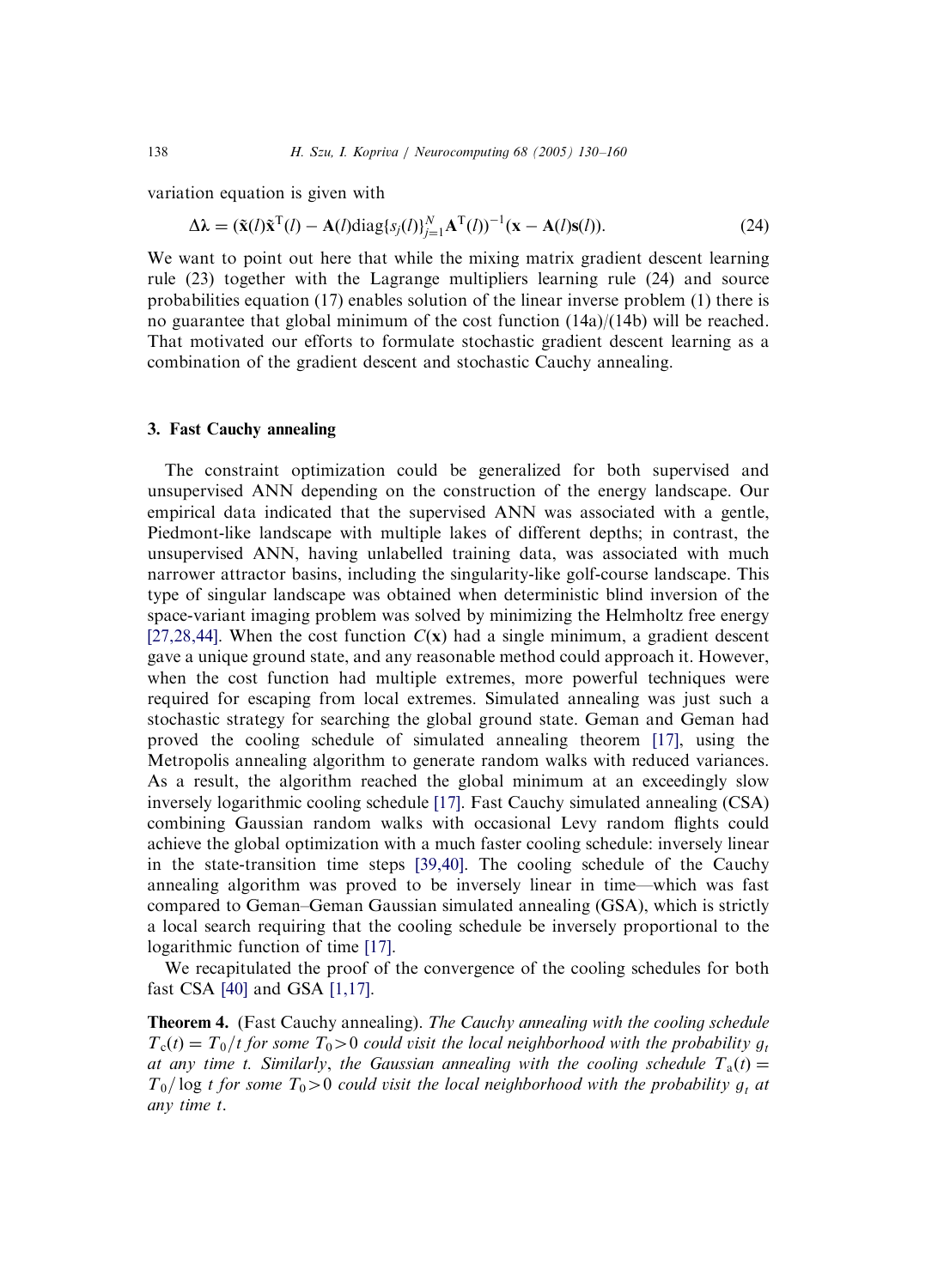**Proof.** Let the state-generating probability at the cooling temperature  $T_c(t)$  at the time t and within a neighborhood be (bounded below)  $\geq a_i$ . Then the probability of not generating a state in the neighborhood is obviously (bounded above by)  $\leq (1 - g_t)$ . To prove that a specific cooling schedule maintains the state-generation infinite often in time it is easier to prove the negation of the converse, i.e., the impossibility of never generating a state in the neighborhood after an arbitrary time  $t<sub>0</sub>$ . In other words, the negation probability vanishes

$$
\prod_{t=t_0}^{\infty} (1 - g_t) = 0.
$$
\n(25)

Taking the logarithm of (25) and expanding in Taylor series (noting that log  $0 = -\infty$ ,  $\log(1 - g_t) \approx -g_t$ , shows that proving (25) is equivalent to proving (26)

$$
\sum_{t=t_0}^{\infty} g_t = \infty.
$$
\n(26)

We can now verify cooling schedules satisfying (26) in the D-dimensional neighborhood for an arbitrary size  $|\Delta x| = |x - x_0|$  and  $t_0$ , where  $x_0$  is the previously chosen point to test. For the bounded variance-type GSA, there exists an initial  $T_0$ . For  $t>0$ ,

$$
T_a(t) = T_0 / \log t,\tag{27}
$$

$$
g_t(\mathbf{x}) = (2\pi T_a(t))^{-D/2} \exp[-|\Delta \mathbf{x}|^2/(2T_a(t))],\tag{28}
$$

$$
\sum_{t=t_0}^{\infty} g_t \ge \sum_{t=t_0}^{\infty} \exp(-\ln t) = \sum_{t=t_0}^{\infty} 1/t = \infty.
$$
 (29)

For the unbounded variance-type Cauchy annealing for arbitrary  $T_0>0$ ,

$$
T_c(t) = T_0/t,\tag{30}
$$

$$
g_t(\mathbf{x}) = \frac{T_c(t)}{[T_c^2(t) + |\Delta \mathbf{x}|^2]^{(D+1)/2}} \approx \frac{T_0}{t|\Delta \mathbf{x}|^{D+1}},
$$
\n(31)

$$
\sum_{t=t_0}^{\infty} g_t \approx \frac{T_0}{|\Delta \mathbf{x}|^{D+1}} \sum_{t=t_0}^{\infty} \frac{1}{t} = \infty.
$$
\n(32)

So, the local neighborhood is visited infinite number of times at each time t, and the cooling schedule algorithm is admissible.  $\Box$ 

To apply CSA to D-dimensional problems, we had to introduce the transformation from Cartesian to hyper-spherical coordinates in order to simplify generation of D-dimensional Cauchy pdf (in Cartesian coordinates) as a product of  $D$  onedimensional pdf's (in the hyper-spherical coordinates). The full derivation of the annealing algorithm based on this transformation is given in Appendix A. The CSA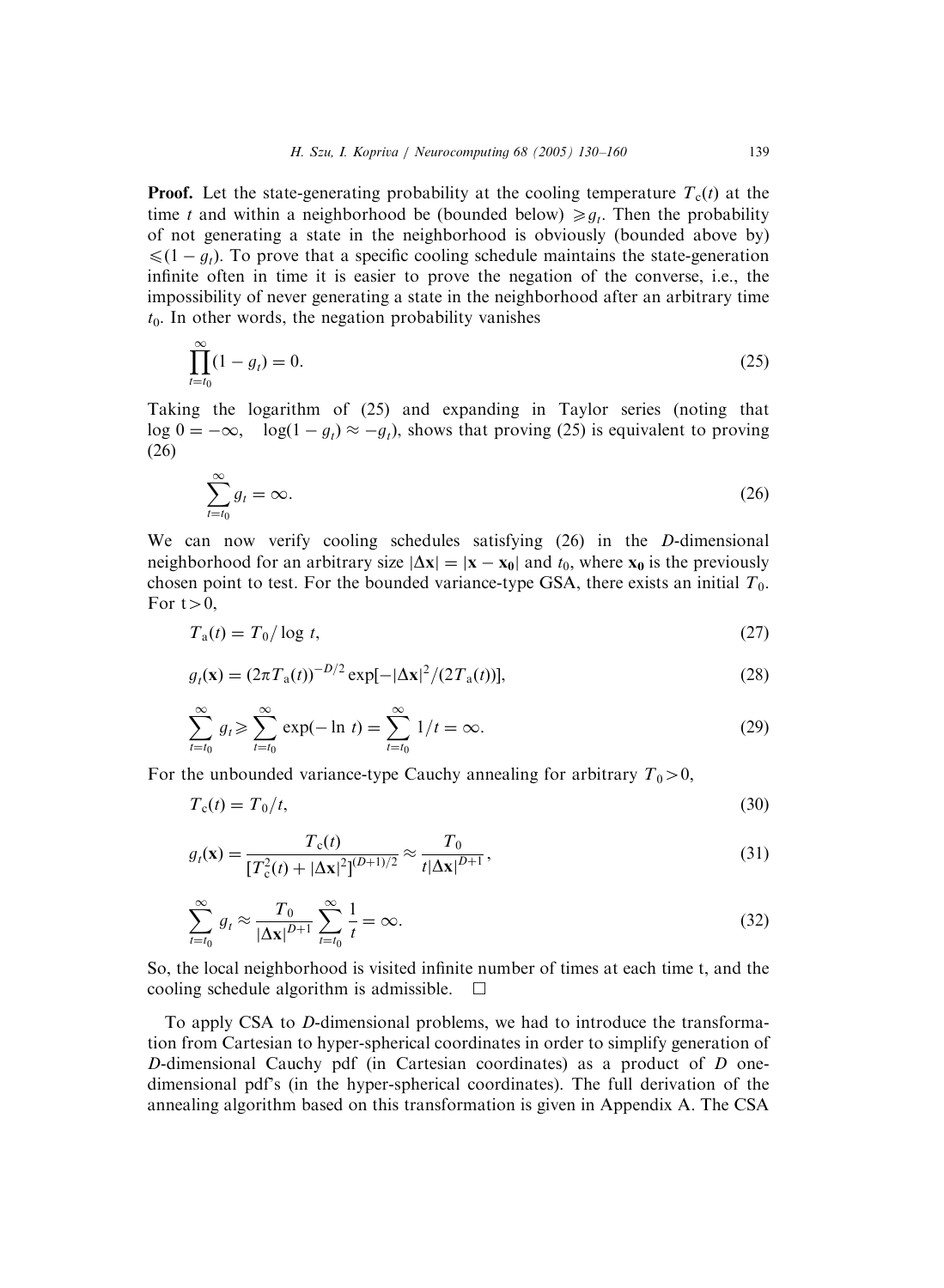<span id="page-10-0"></span>

Fig. 2. From left to right are: (a) 2D objective functions with the 'ocean'-like type of landscape; (b) multiple 'lakes'-like type of landscape; (c) 'golf hole'-like type of landscape.

algorithm could then be applied to search both the supervised learning multiple lakelike landscape and the unsupervised learning golf-course-like landscape. Fig. 2 illustrates three possible landscapes (a) left: ocean landscape, (b) center: multiple minima in a lake landscape, and (c) right: golf course landscape. Convergence of fast Cauchy annealing had been demonstrated in [\[39\]](#page-29-0) for a 1-D double-well potential function, the 2-D equivalent of which is shown in Fig. 2b. The Helmholtz free energy-based objective function used in blind space-variant imaging problems [\[27,28,44\]](#page-29-0) had a very difficult golf-course landscape: note the two spikes in Fig. 2c. Here, we demonstrated the application of the higher-dimensional fast Cauchy annealing on the global minimization of a golf-course landscape using techniques such as blind de-mixing of a space-variant mixture of images. Other applications for such de-mixing include telescope images in astronomy or remotely sensed images where pixel values are represented as positive intensities [\[41,42\].](#page-29-0)

In [Fig. 3,](#page-11-0) we illustrated the fundamental difference between Gaussian annealing [\[1\]](#page-28-0) and Cauchy annealing [\[39,40\]](#page-29-0). The top portion of [Fig. 3](#page-11-0) shows free space random walks for an independent variable with a Gaussian distribution where variance of the distribution was equivalent to the temperature, the change of which is inversely proportional with logarithm of time, i.e.  $T_a(t)/T_0 = 1/\log(1 + t)$ . The bottom portion of [Fig. 3](#page-11-0) shows the free space random walk for the same independent variable generated with a Cauchy or Lorentz distribution. Here, the temperature equivalent parameter is inversely proportional to time:

$$
c(t) = T_c(t)/T_0 = 1/(1+t)
$$
\n(33)

A faster cooling rate combined with occasional long jumps is what enables the Cauchy annealing to converge faster than Gaussian annealing. To apply Cauchy annealing theory on the D-dimensional non-convex optimization problems, we needed to generate the D-dimensional Cauchy distribution given by [\[39\]](#page-29-0)

$$
p(\mathbf{x}) = \frac{c}{[c^3 + |\mathbf{x}|^2]^{(D+1)/2}}
$$
(34)

which we showed was easier to generate if the parameter vector **x** was transformed from the Cartesian to hyper-spherical coordinates. We give a comprehensive mathematical treatment of this transformation in Appendix A. Here, we pointed out that D-dimensional distribution  $p(x)$  can be generated as the product of D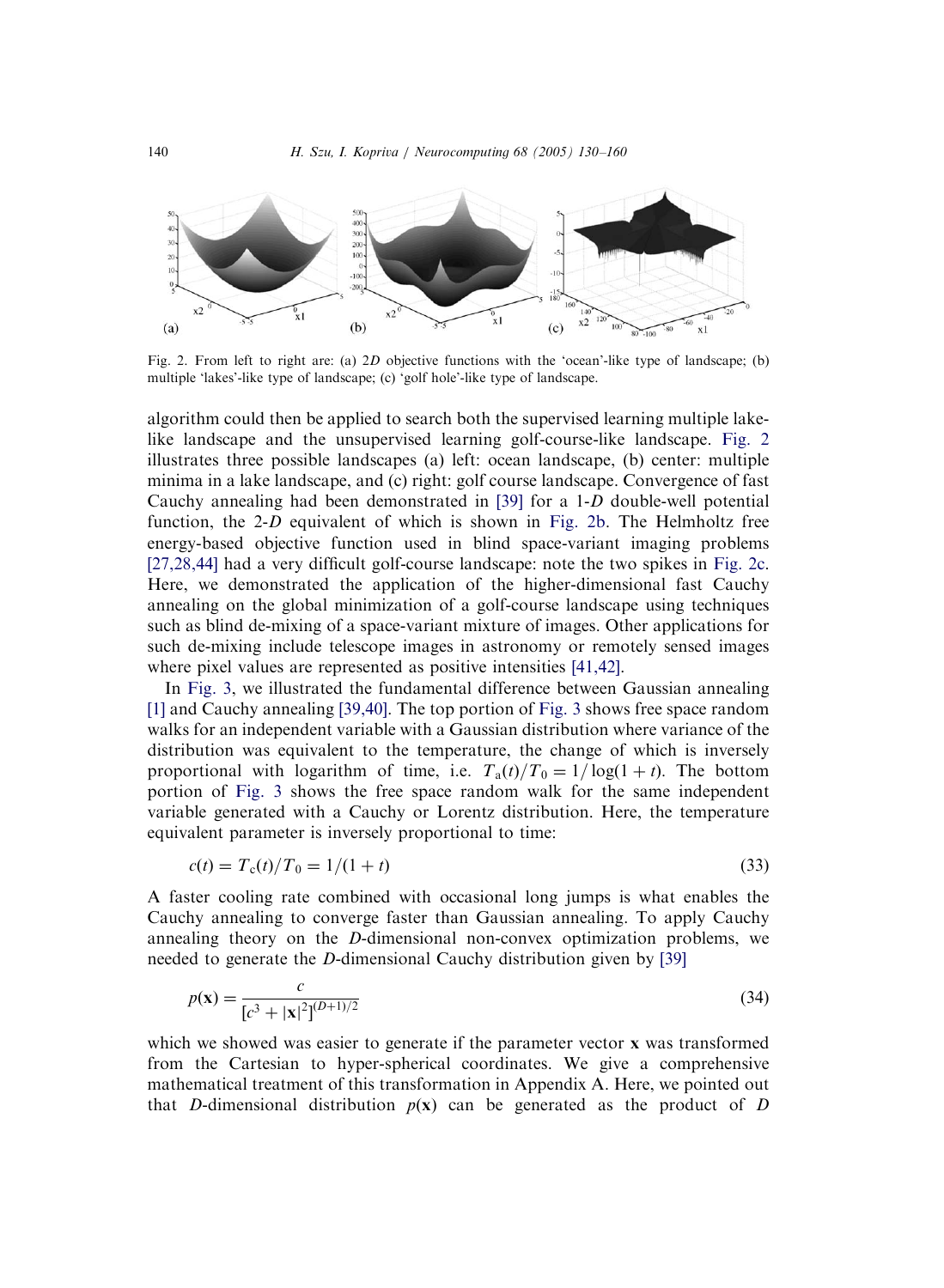<span id="page-11-0"></span>

Fig. 3. Comparison of the free-space random walk for Gaussian distribution with cooling rate inversely proportional with the logarithm of time (top) and for Cauchy distribution with the cooling rate inversely proportional with time (down).

one-dimensional distributions  $p(\theta_1)p(\theta_2)...p(\theta_{D-1})p(r)$ , where  $\theta_i$  i = 1, 2, ..., D – 1 are angles in the hyper-spherical coordinate system, and r is the magnitude of the Ddimensional parameter vector x: The one-dimensional distributions are derived from the identity

$$
\int \int \ldots \int p(x_1, x_2, \ldots, x_D) dx_1 dx_2 \ldots dx_D
$$
  
= 
$$
\int \int \ldots \int p(\theta_1) p(\theta_2) \ldots p(\theta_{D-1}) p(r) d\theta_1 d\theta_2 \ldots d\theta_{D-1} dr = 1.
$$
 (35)

We illustrated performance of two-dimensional Cauchy annealing on an example: three objective functions with the three different landscapes shown in [Fig. 2](#page-10-0). The objective function for [Fig. 2a](#page-10-0) is  $C_1(x_1, x_2) = x_1^2 + x_2^2$ . It has a single minimum that can be reached by standard gradient descent methods. [Fig. 2b](#page-10-0) has this objective function

$$
C_2(x_1, x_2) = x_1^4 - 16x_1^2 + 5x_1 + x_2^4 - 16x_2^2 + 5x_2.
$$
 (36)

For (36), the interval  $x_1, x_2 \in [-5, 5]$  has four minimums and one maximum. The global minimum of the objective function  $C_2(x_1, x_2)$  is located at the point  $x_1 =$  $x_2 = -2.9$  when  $C_2(-2.9; -2.9) = -156.66$ . The third objective function, shown in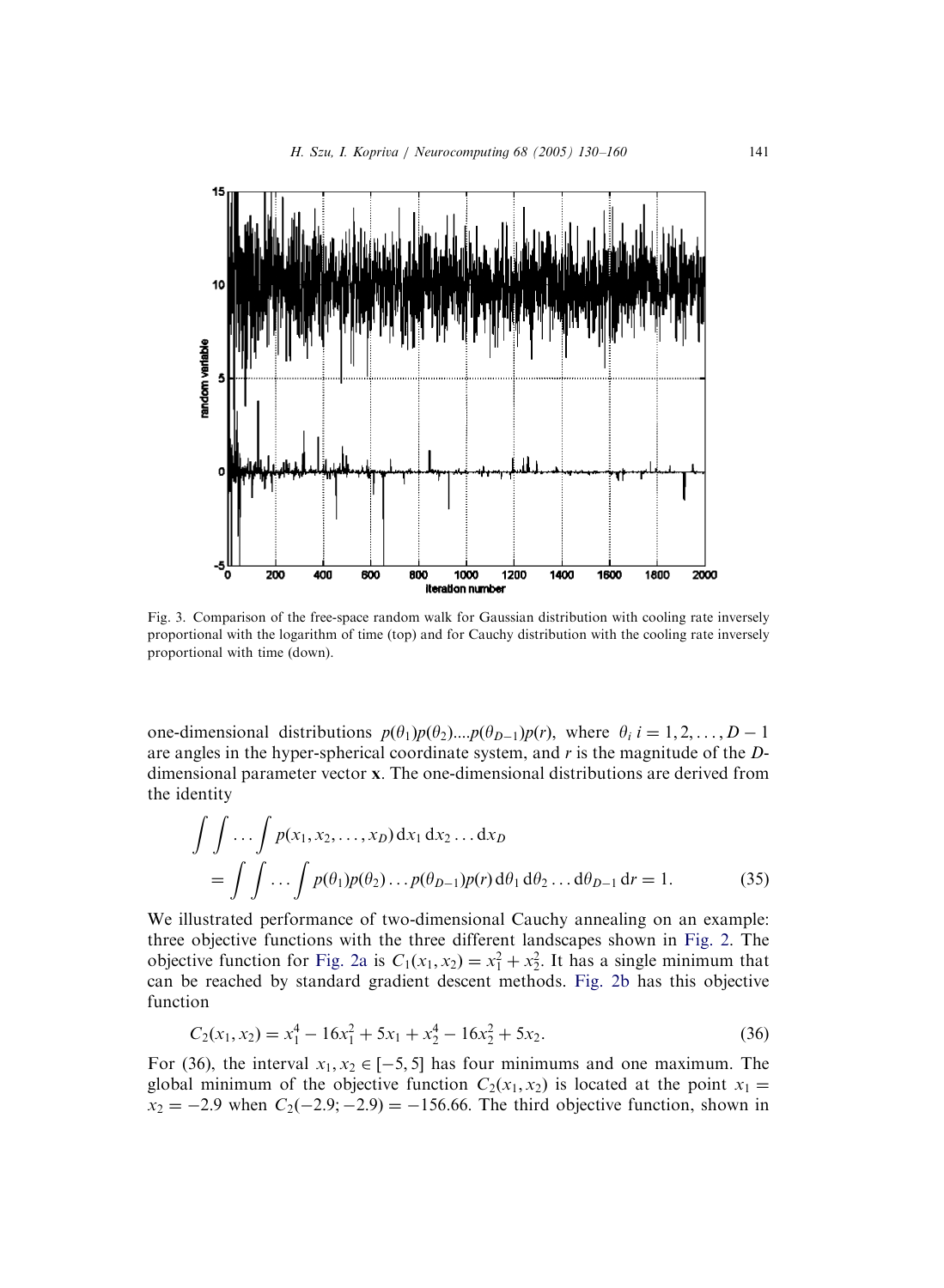[Fig. 2c](#page-10-0) is of the form

$$
C_3(x_1, x_2) = \left(\frac{\cos x_1}{\sin(x_2 - x_1)} \cdot 4.3132 + \frac{\sin x_1}{\sin(x_2 - x_1)} \cdot 6.6153 - 5\right)^2 + \left(\frac{\cos x_2}{\sin(x_2 - x_1)} \cdot 4.3132 + \frac{\sin x_2}{\sin(x_2 - x_1)} \cdot 6.6153 - 3\right)^2, \tag{37}
$$

where  $x_1 \in [\frac{\pi}{2}, \pi]$  and  $x_2 \in [-\frac{\pi}{2}, 0]$ . The objective function (37) is minimized by solving the two-dimensional linear space-variant inverse imaging problem [\[44\]](#page-29-0), where independent variables  $x_1$  and  $x_2$  are angles of the parameterized de-mixing matrix. From the optimization point of view, it was interesting that the global minimum of [Fig. 2c'](#page-10-0)s objective function,  $C_3(x_1, x_2)$ , which had the so-called singularity golf course landscape, again was practically impossible to find by means of gradient descent algorithms. In Section 4, we demonstrated performance of the Cauchy annealing algorithm applied to the five-dimensional objective function with the same type landscape as  $C_3(x_1, x_2)$ . For the 2-D objective function given in (36), we computed gradients as

$$
\frac{\partial C(x_1, x_2)}{\partial x_1} = 4x_1^3 - 32x_1 + 5,
$$
  

$$
\frac{\partial C(x_1, x_2)}{\partial x_2} = 4x_2^3 - 32x_2 + 5.
$$
 (38)

Now, the stochastic gradient learning algorithm for  $x_1$  and  $x_2$  was given by

$$
\frac{\partial x_i}{\partial t} = F_i(t) = \overline{F}_i(t) + \tilde{F}_i(t) = -\frac{\partial C}{\partial x_i} + \tilde{F}_i(t),
$$
\n(39)

where according to Uhlenbeck and Lawson [\[29\],](#page-29-0) we have decomposed a macroscopic dynamic variable  $F_i(t)$  into two terms: (i) a systematic behavior denoted by a timeaveraging superscript bar or an ensemble expectation bracket in a slow time scale—  $\bar{F}_i(t)$ , and (ii) the fluctuation difference denoted by the superscript tilde in a fast time scale— $\tilde{F}_i(t)$ . Evaluating both sides of (39) at transition time step  $k + 1$ , we obtained

$$
x_i(k+1) = \bar{x}_i(k) - \eta \frac{\partial C(x_1(k+1), x_2(k+1))}{\partial x_i} + \gamma_i \tilde{x}_i(k+1); \quad \gamma_i \equiv \partial \tilde{F}_i / \partial \tilde{x}_i,
$$
\n(40)

where  $\bar{x}_i$  represented the last value accepted by following either criterion in (41)

$$
C(x_1(k+1), x_2(k+1)) < C(\bar{x}_1, \bar{x}_2) \tag{41}
$$

or the Metropolis criterion [\[30\],](#page-29-0) in (42)

$$
p_k \leq \frac{1}{(1 + e^{\Delta C_k/T})},\tag{42}
$$

where  $p_k$  is uniformly generated probability and  $\Delta C_k = C(x_1(k + 1), x_2(k + 1))$  –  $C(\bar{x}_1, \bar{x}_2) > 0$  is the increase in the error energy at iteration k. The Metropolis criterion (42) was derived from the normalization of two transition states in the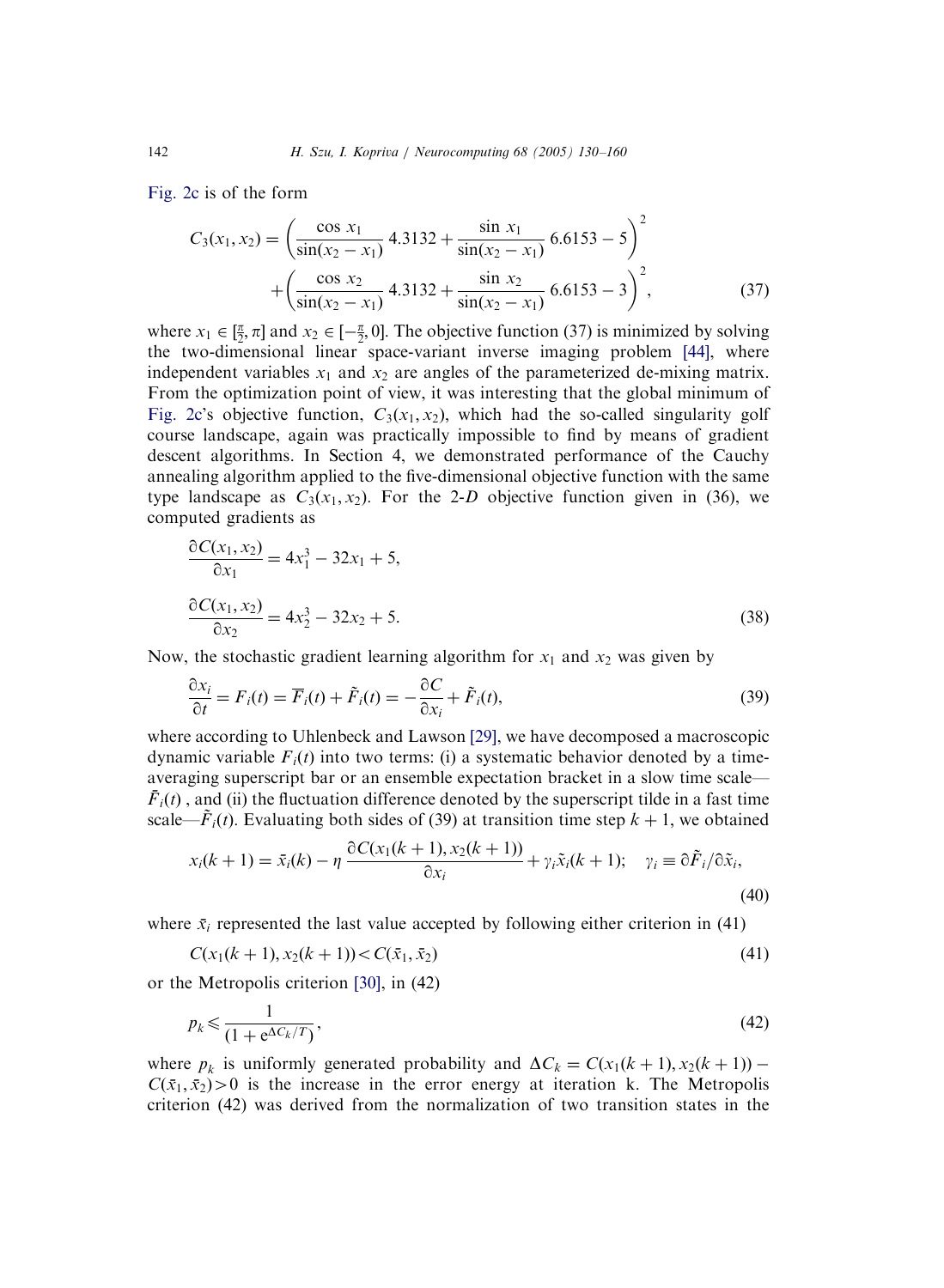canonical probability  $\exp(-E/K_B T) = \exp(-C/T)$ , which accepts the new state even if the current 'guess' is not in the decreasing energy direction of the objective function. Either of the Cauchy or Gaussian pdf can generate the perturbation  $\tilde{x}_i$  in (40). The Cauchy pdf exceeded the Gaussian in the sense that it occasionally generated random Levy flights or long jumps and local random walks otherwise. This was helpful if the last accepted solution  $\bar{x}$  was already in the proximity of the global minimum, because the gradient part  $\partial C(x_1, x_2)/\partial x_i$  of the learning rule (40) would continue toward global minimum's direction even when contribution from the thermal noise part  $\tilde{x}_i$  was negligible. Once algorithm (40) approached the proximity of global minimum, contributions from the gradient part  $\partial C(x_1, x_2)/\partial x_i$  would approach zero. If the system was cooled enough, the noise part  $\tilde{x}_i$  of the learning rule (40) would not be able to move the solution away from stable global minimum because both criteria (41) and (42) could not be satisfied anymore. If, however, the algorithm sits in a local minimum, the gradient part of the learning rule  $\partial C(x_1, x_2)/\partial x_i$  will approach zero. But contribution from the thermal noise  $\tilde{x}_i$ would be able to move the system from the local minimum because a new ''guess'' could satisfy either criterion (41), or if the system was not completely cooled, criterion (42). Fig. 4 showed convergence, in terms of the mean-square error, of the stochastic gradient algorithm with the Cauchy annealing (solid line) and Gaussian



Fig. 4. Mean-square error of the multiple well cost function  $C_2(x_1, x_2)$  for stochastic gradient algorithms with the Cauchy annealing (solid line) and Gaussian annealing (dashed line).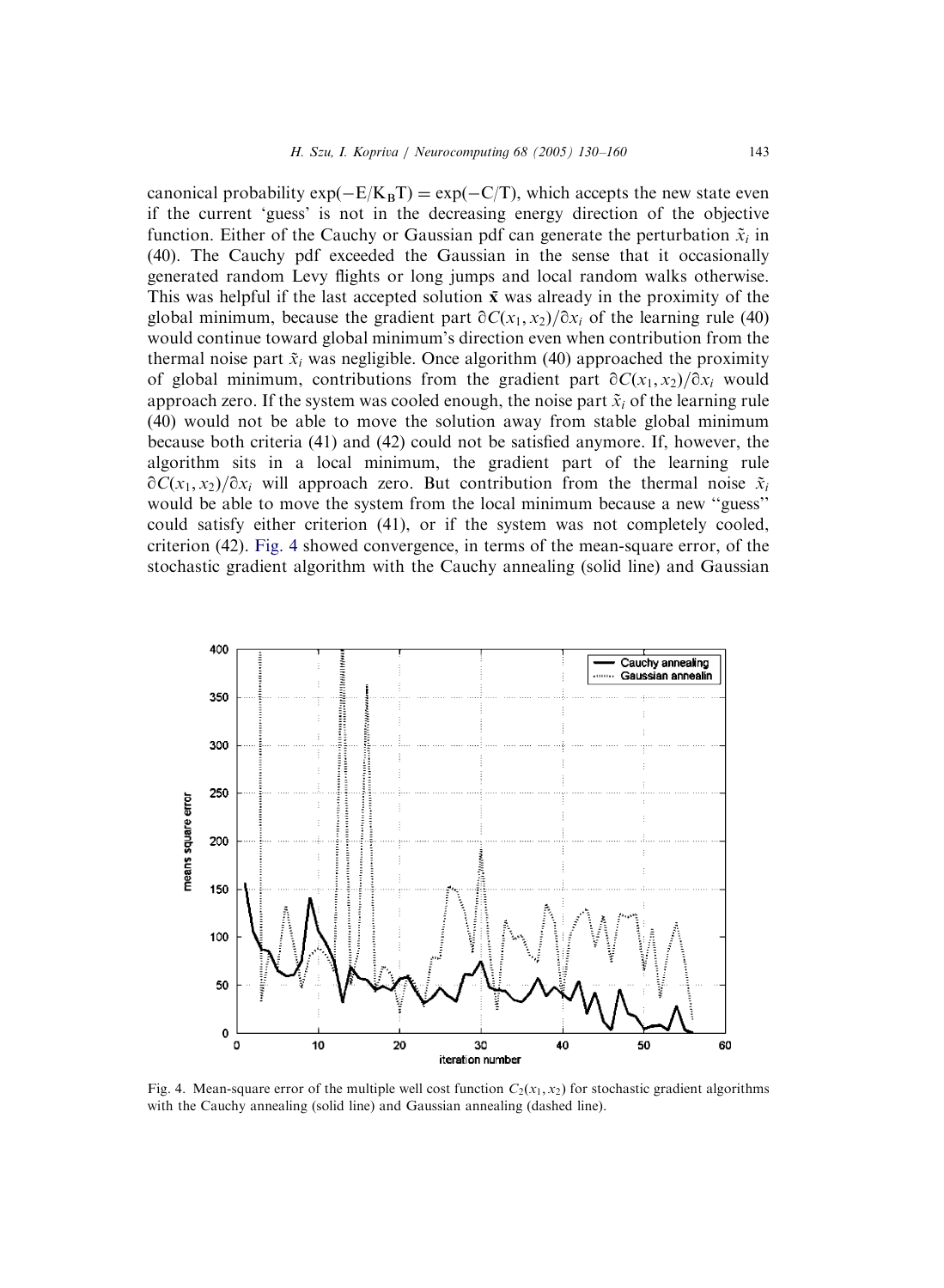annealing (dashed line) applied to the stochastic optimization of the multiple-well objective function (40), where two-dimensional ground state was sampled in polar coordinates using two one-dimensional distributions:  $p(\theta)$  and  $p(r)$ . Fig. 5 shows convergence of the two-dimensional stochastic gradient algorithms with Cauchy annealing (dashed line with '\*' marks) and standard deterministic gradient descent ('+' marks) algorithm in the plane spanned by the independent variables  $x_1$  and  $x_2$ . Both algorithms started from the initial point  $(2.3,3.4)$ ,  $(\Box)$  mark) that was closed to local minimum  $(2.9;2.9)$ ,  $(\nabla \cdot \text{mark})$ . Global minimum was located at  $(-2.9,-2.9)$ , ('O' mark). As seen in Fig. 5, standard gradient descent becomes trapped in the local minimum while the stochastic gradient with Cauchy annealing manages to converge toward the global minimum. [Fig. 6](#page-15-0) shows the cumulative value of the average number of iterations necessary to reach the global minimum under given criterion

$$
\frac{|C(x_1, x_2) - C(x_1^*, x_2^*)|}{C(x_1^*, x_2^*)} \le 0.01.
$$
\n(43)



Fig. 5. Convergence of the two-dimensional stochastic gradient algorithms with Cauchy annealing (dashed line with '' marks) and standard deterministic gradient descent ('+' marks) algorithm in the plane spanned by independent variables  $x_1$  and  $x_2$ . Both algorithms started from the initial point (2.3,3.4), ( $\Box$ ' mark) that was closed to local minimum (2.9,2.9), ( $\nabla$ ' mark). Global minimum was located at (-2.9,-2.9), ('O' mark). As could be seen, standard gradient descent was trapped in the local minimum while stochastic gradient with Cauchy annealing managed to converge toward global minimum.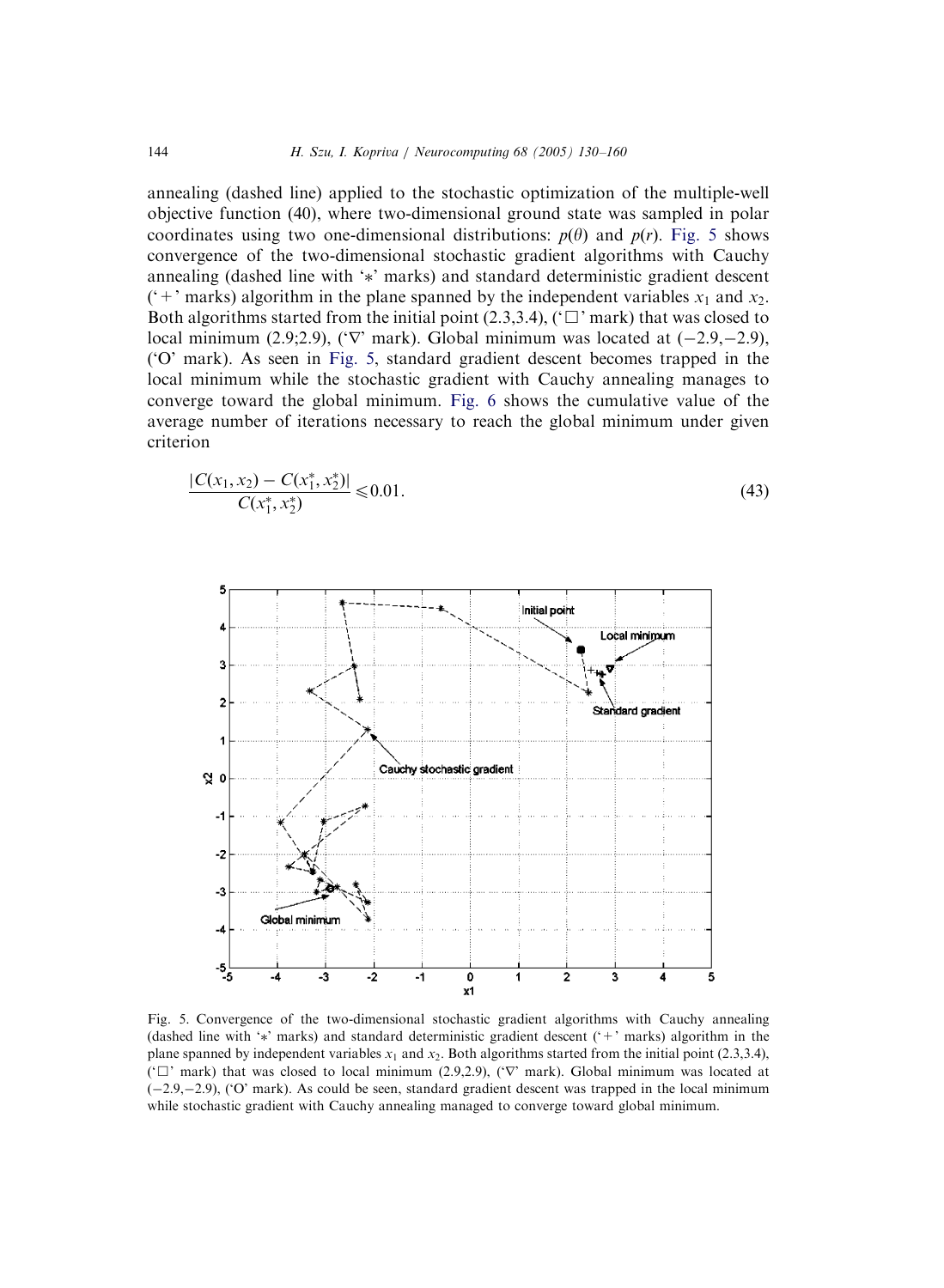<span id="page-15-0"></span>

Fig. 6. Cumulative value of the average number of iterations necessary to reach the global minima under given criteria  $|C_2(x_1, x_2) - C_2(x_1^*, x_2^*)|/C_2(x_1^*, x_2^*) \leq 0.01$ . Average number of iterations was evaluated as a function of the run index over 1000 runs. From top to down are: (a) Gaussian annealing algorithm (dotdashed line); (b) Cauchy annealing algorithm (dotted line); (c) Stochastic gradient algorithm with Gaussian annealing (dashed line); (d) Stochastic gradient algorithm with Cauchy annealing (solid line). In average 12,175 iterations were necessary for Gaussian annealing algorithm, 2833 iteration for Cauchy annealing algorithm, 844 iterations for stochastic gradient algorithm with Gaussian annealing and only 155 iterations for stochastic gradient with Cauchy annealing. For comparison 10,000 iterations are necessary for exhaustive search in order to find the independent variables with precision on the first decimal place. This gives speed-up factor of  $\approx 64.5$  for the stochastic gradient algorithm with Cauchy annealing.

The average number of iterations was evaluated as a function of the run index over 1000 runs according to

$$
\bar{M}(k) = \frac{1}{k} \left[ M(k) \right] = \frac{1}{k} \sum_{m=1}^{k} M(m),\tag{44}
$$

where  $M(k)$  represents cumulative number of iterations necessary to reach the global minimum when algorithm is run k times. In our performance evaluation experiment k was run from 1 to 1000. From top-down, Fig. 6 has four parts: (a) the Gaussian annealing algorithm (dot-dashed line), (b) the Cauchy annealing algorithm (dotted line), (c) the stochastic gradient algorithm with Gaussian annealing (dashed line), and (d) the stochastic gradient algorithm with Cauchy annealing (solid line). On the average, 12,175 iterations were necessary for Gaussian annealing algorithm, 2833 iteration for Cauchy annealing algorithm, 844 iterations for stochastic gradient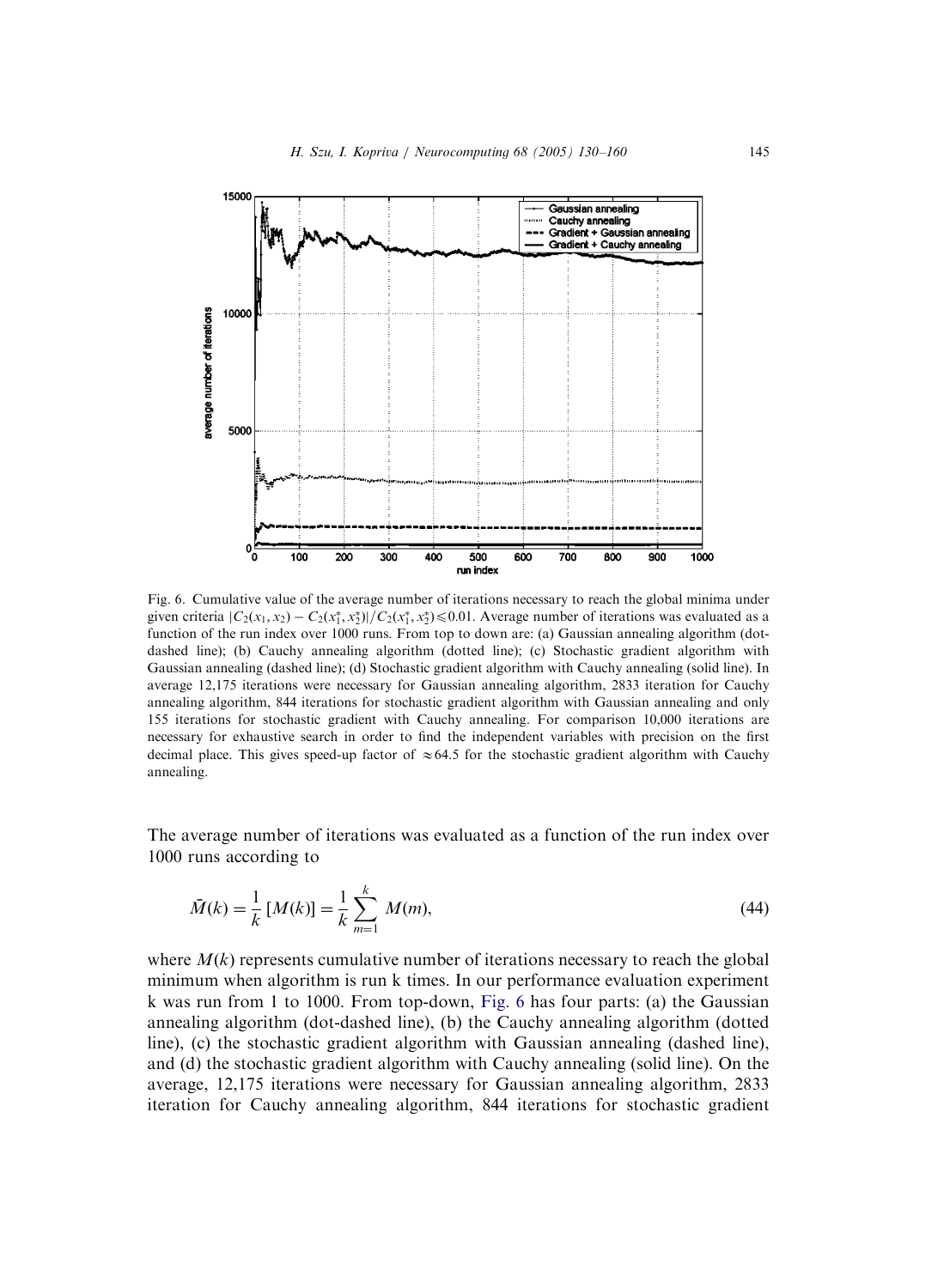algorithm with Gaussian annealing, and only 155 iterations for stochastic gradient with Cauchy annealing. For comparison, 10,000 iterations are necessary for exhaustive search in order to find the independent variables  $x_1$  and  $x_2$  with precision to the first decimal place. This demonstrates an increase in speed of  $\approx 64.5$  for the stochastic gradient algorithm with Cauchy annealing.

### 4. Nonlinear blind space-variant imaging

In this section, we applied the Cauchy annealing algorithm described in Section 3 to the minimization of the Helmholtz free energy cost function in blind space-variant linear and nonlinear imaging problems [\[27,44\]](#page-29-0). The cost function for one particular set of parameters was given by (37) and, as illustrated in [Fig. 2c,](#page-10-0) had a singularity landscape that makes the gradient term vanish in the vicinity of the global minimum. Therefore, only stochastic search based on the Cauchy pdf has been used to find the global minimum of the cost function (37); that for more general nonlinear case is given in (49). Based on [\[27\],](#page-29-0) we formulated the nonlinear space-variant imaging problem as

$$
\mathbf{x}(r) = g(\mathbf{A}(r)\mathbf{s}(r)),\tag{45}
$$

where r in (45) means that both unknown mixing matrix  $\bf{A}$  and unknown source vector s are pixel dependent, i.e., space-variant. Unlike algorithms described in [\[35,46\]](#page-29-0), that can solve the post-nonlinear (PNL) BSS problem with unknown nonlinearity, the algorithm described here is not capable to do so. Like in [\[8\]](#page-28-0) we did assume that functional form of the sensor nonlinearity  $g()$  was known depending on the unknown parameters. The main reason why the algorithm described here is not able to estimate inverse of the unknown nonlinearity is the space variant nature of model (45). Statistical approaches [\[35,46\],](#page-29-0) used to estimate the inverse nonlinearity, cannot be used in the space-variant mixture. In the simulation example shown in [Figs. 11 and 12](#page-22-0) we had used a typical saturation type of infrared sensor nonlinearity

$$
x_i^n = g(x_i) = 2^B (1 - e^{-\alpha_i x_i}),
$$
\n(46)

where  $B = 8$  represented number of bits and  $\alpha_i$  was unknown slope parameter to be determined with the Cauchy annealing stochastic optimization algorithm. The value of the slope parameter used in the two-dimensional simulation experiments reported in [Figs. 11 and 12](#page-22-0) was  $\alpha_i = 0.01$  for both sensors. In nonlinear blind de-mixing process, the linearized part of the data vector (46) had been modeled as

$$
\begin{bmatrix} \tilde{x}_1 \\ \tilde{x}_2 \end{bmatrix} = |s| \begin{bmatrix} \cos \theta & \cos \varphi \\ \sin \theta & \sin \varphi \end{bmatrix} \begin{bmatrix} s_1 \\ s_2 \end{bmatrix},
$$
\n(47)

where  $\tilde{x}_i = g^{-1}(x_i)$ . Although this representation might seem to be quite specific it describes well the conservative propagation medium and is physically relevant. It also incorporates positivity constraints necessary to deal with the imaging problems. The model can be generalized to higher dimensions [\[28,44\]](#page-29-0), in which case the  $N - 1$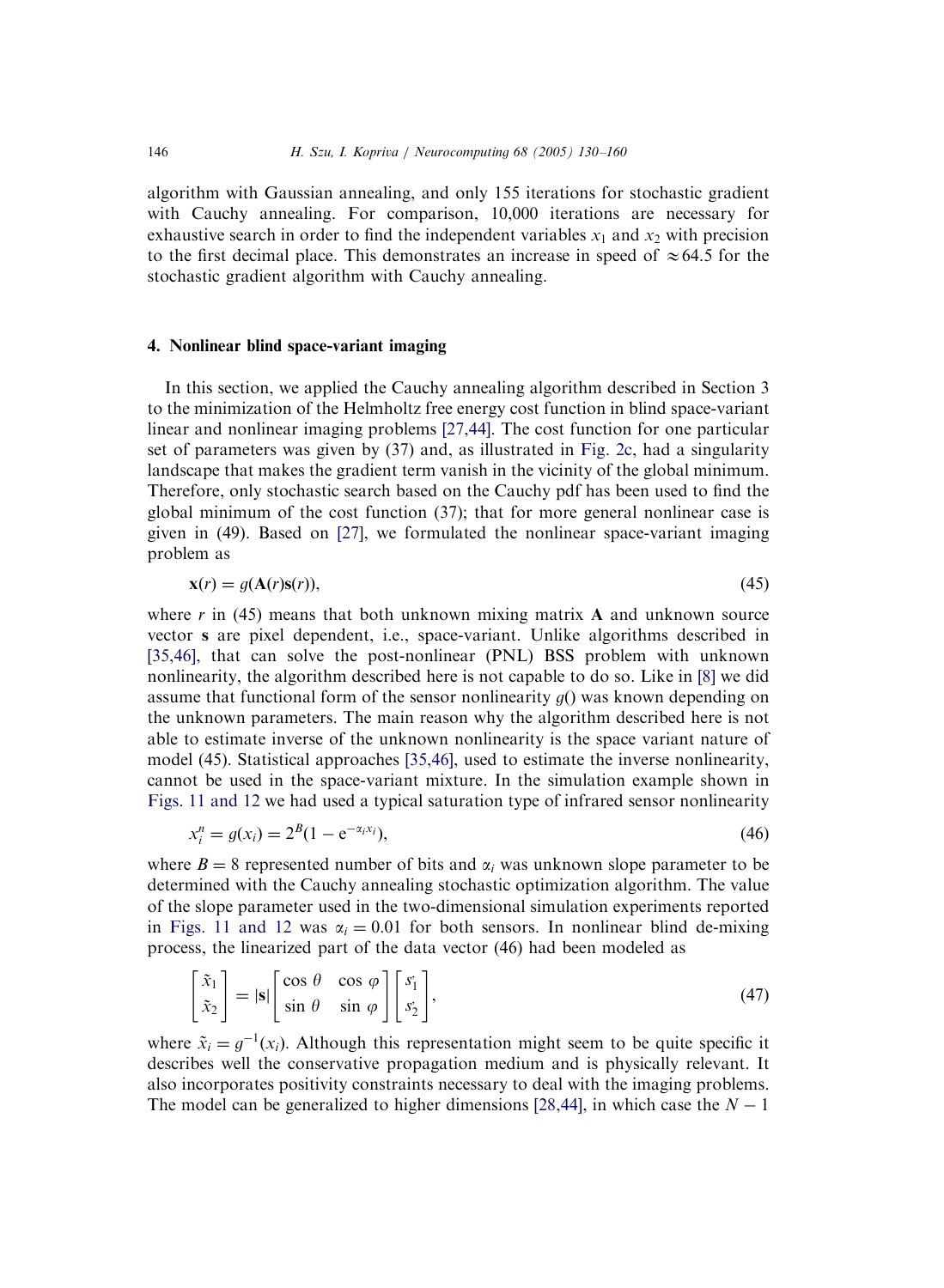

Fig. 7. Illustration of the blind inversion of the nonlinear space-variant imaging problem.

angle per column vector of the mixing matrix is necessary to describe a position of the unit norm column vector in the N-dimensional space. Fig. 7 shows that the blind inversion algorithm for the nonlinear space-variant imaging problem consisted of two steps: (i) linearization of the nonlinear data vector x and (ii) blind inversion of the linearized space-variant problem. However, both linearization and solution of the linear BSS problem are obtained simultaneously. The nonlinear blind inversion approach illustrated in Fig. 7 is in principle equivalent to the post-nonlinear mixture model studied by Taleb and Jutten [\[46\].](#page-30-0) In implementing the Taleb–Jutten algorithm, demonstrated in [Figs. 11 and 12,](#page-22-0) we took advantage of the fact that type of the nonlinearity was known and given in (46). That way, estimation of the inverse nonlinearity was avoided, and the Taleb–Jutten algorithm was in a fair position in comparison with our algorithm. As already pointed out for the algorithm presented here the type of the nonlinearity must be known with the unknown parameters. For the simulation experiments reported in [Figs. 9–12,](#page-20-0) space-(in)variant mixtures were generated by using data model (47): their mixing matrices were parameterized in terms of two mixing angles  $\theta$  and  $\varphi$ . For the space-invariant cases, mixing angles were constant for all the pixels with values  $\theta = 64^{\circ}$  and  $\varphi = 45^{\circ}$ . For the space-variant cases, mixing angles were changed row-wise as illustrated in [Fig. 8](#page-18-0). The image size used in the simulation experiments was  $72 \times 88$  pixels. The  $\varphi$ angle was changing row-wise 1<sup>°</sup> per row, ranging from 1<sup>°</sup> to 72<sup>°</sup>. The  $\theta$  angle was always  $4^\circ$  greater than the  $\varphi$  angle. Based on (46), an inverse nonlinearity has been obtained

$$
g^{-1}(x_i) = \frac{1}{\alpha_i} \ln \frac{1}{1 - (x_i/2^B)}.
$$
\n(48)

To solve the two-dimensional nonlinear space-variant imaging problem, assuming that each sensor's nonlinearity could be modeled by using one parameter only, it was necessary to minimize the five-dimensional objective function with the golf course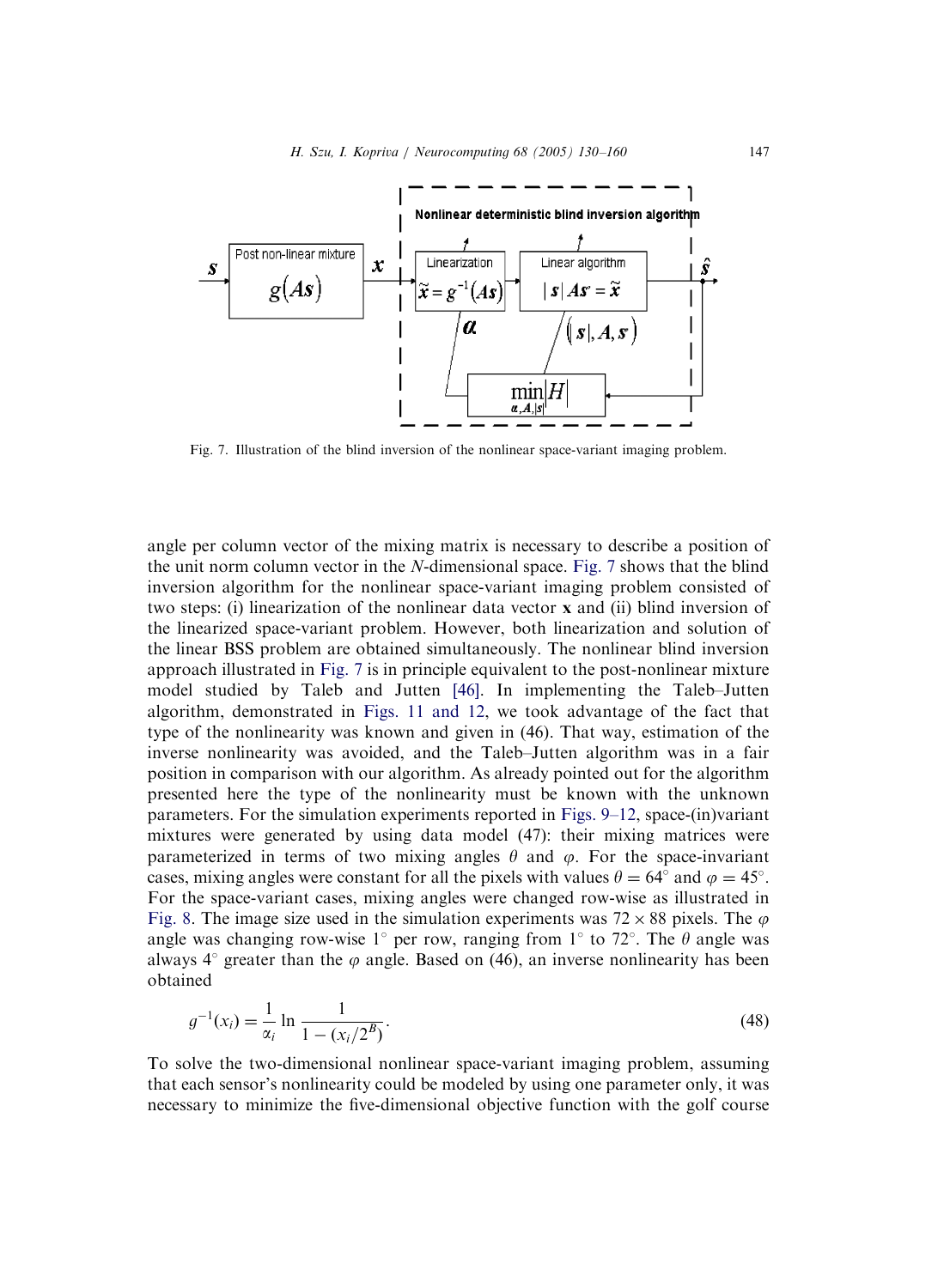<span id="page-18-0"></span>

Fig. 8. A columnwise change of the mixing angles  $\varphi$  and  $\theta$  in accordance with the linear mixing model (49). Solid line— $\varphi$  angle; dashed line— $\theta$  angle.

type of landscape such as (37)

$$
(\alpha^*, \mathbf{A}^*, |\mathbf{s}|^*) = \arg \min |H|^2 \cong \arg \min |E|^2 \tag{49a}
$$

with

$$
|E|^2 = (g^{-1}(\mathbf{x}) - \mathbf{A}|\mathbf{s}|\mathbf{s})^{\mathrm{T}}(g^{-1}(\mathbf{x}) - \mathbf{A}|\mathbf{s}|\mathbf{s}),\tag{49b}
$$

where  $\alpha$  was the vector of the unknown nonlinearity parameters;  $g^{-1}(\circ)$  was the inverse nonlinearity (48) such that  $\tilde{\mathbf{x}} = g^{-1}(\mathbf{x})$ ; x was the given data vector; A was the unknown mixing matrix parameterized in terms of the two angles  $\theta$  and  $\varphi$ ; and  $|\mathbf{s}|$  and s; were, respectively, the magnitude and scaled components of the unknown source vector  $s = |s|s$ . Because cost function (49b) is non-negative, it is bounded from below. In (49b) s<sup>*v*</sup> was found at the equilibrium of the Helmholtz free energy, defined as

$$
H(\alpha, \mathbf{A}, |\mathbf{s}|, \mathbf{s}) = E - T_0 S = \lambda^{\mathrm{T}} [g^{-1}(\mathbf{x}) - \mathbf{A}|\mathbf{s}|\mathbf{s}^{\mathrm{T}}] + |\mathbf{s}|K_{\mathrm{B}}T_0 \sum_{i=1}^{N} s_i^{\mathrm{T}} \ln s_i^{\mathrm{T}}
$$

$$
- |\mathbf{s}|K_{\mathrm{B}}T_0(\lambda_0 + 1) \left(\sum_{i=1}^{N} s_i^{\mathrm{T}} - 1\right). \tag{50}
$$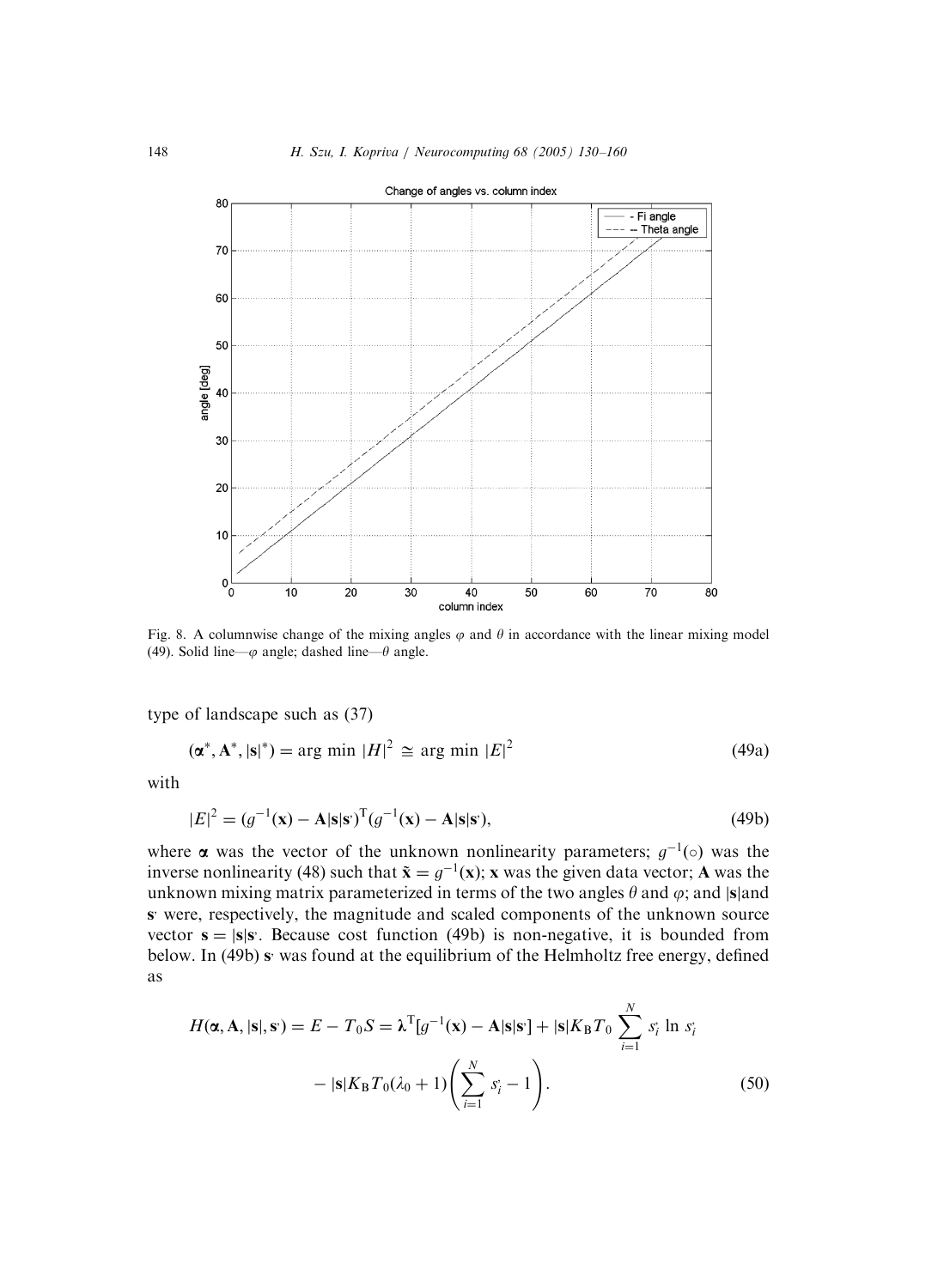We want to comment here that formulation of the Helmholtz free energy given by (14b) is a special case, obtained just for the linear data model, of the more general formulation (50). The reason that minimizing the objective function (49b) was equivalent to minimizing the Helmholtz free energy defined by (50) was that Shannon entropy S used in (50) was invariant w.r.t. triplet  $(\alpha, A, |s|)$ . Here, the vector of nonlinearity parameters  $\alpha$  and unknown de-mixing matrix were found by using Cauchy annealing. This is how the algorithm works. At some iteration,  $l$ , triplet  $(\boldsymbol{\alpha}^{(l)}, \mathbf{A}^{(l)}, |\mathbf{s}|^{(l)})$  is generated as an output of Cauchy annealing in an attempt to reach possibly global minimum of the estimation error energy (49b), i.e.

$$
(\boldsymbol{\alpha}^{(l)}, \mathbf{A}^{(l)}, |\mathbf{s}|^{(l)}) = \arg \min |E|.
$$

For a given triplet  $(\boldsymbol{\alpha}^{(l)}, \mathbf{A}^{(l)}, |\mathbf{s}|^{(l)})$ , the MaxEnt-like algorithm in [\[44\]](#page-29-0) computed the most probable solution for the vector of source probabilities,  $s^{(l)}$  based on the (17)

$$
s_j^{(l,k)} = \exp\left(\frac{1}{K_\mathrm{B}T_0} \left(\sum_{i=1}^N a_{ij}^{(l)} \lambda_i^{(k)} - \lambda_0\right)\right)
$$

and Lagrange multipliers learning equation derived in a similar way as (24)

$$
\Delta \lambda_j = \sum_{i=1}^N \frac{\partial \lambda_j}{\partial s_i} \Delta s_i
$$
  
= 
$$
\sum_{i=1}^N \left( \sum_{m=1}^N w_{mj} \left( \frac{K_B T_0}{s_i^{(k)}} \delta_{im} + \sum_{n=1}^N \lambda_n^{(k)} a_{ni}^{(l)} \right) \right) \left( \sum_{n=1}^N w_{in}^{(l)} \frac{x_n}{|\mathbf{s}|} - s_i^{(k)} \right),
$$

where k represents another iteration index associated with learning of the scaled source vector components  $s_j$  for a given triplet  $(\alpha^{(l)}, A^{(l)}, |s|^{(l)})$  and  $w_{mj}$  and  $w_{in}$  are components of the de-mixing matrix W. After each iteration  $l$  is completed, we get a eomponents of the de linking matrix W. Their each rectation t is completed, we get a quadruple,  $(\alpha^{(l)}, A^{(l)}, s^{(l)}, s^{(l)})$ . The algorithm accepts as a final solution the quadruple  $(\alpha^*, A^*, |s|^*, s^*)$  for which the estimation error energy (49b) reaches a possibly global minimum. Because the nonlinear function (46) has unique inverse, the quadruple  $(\alpha^*, A^*, |s|^*, s^*)$ , corresponding with given data model (45)–(47), gives a global minimum of the error energy function (49b). The described algorithm is summarized in the pseudocode given in [Table 1](#page-20-0).

[Fig. 9](#page-20-0) shows results of blind de-mixing for the linear space-invariant imaging problem. From left to right: (a) source images; (b) space-invariant, noise-free linear mixtures; (c) recovery of the source images using Helmholtz free energy and linear version of the Helmholtz free energy blind inversion algorithm in (43)–(46) with the Cauchy annealing-based algorithm described in Section 3, and (d) recovery of the source images using Infomax ICA algorithm [\[6\].](#page-28-0) In [Fig. 9d,](#page-20-0) the source images were recovered using the maximum likelihood/Infomax ICA algorithm [\[6,33\]](#page-28-0) in combination with Amari's natural [\[3\]](#page-28-0) or Cardoso's relative [\[10\]](#page-28-0) gradient. Thus, an adaptive ICA algorithm for estimation of the de-mixing matrix is obtained

$$
\mathbf{W}(k+1) = \mathbf{W}(k) + \eta \left( \mathbf{I} - \varphi(\mathbf{y}) \mathbf{y}(k)^{\mathrm{T}} \right) \mathbf{W}(k),\tag{51}
$$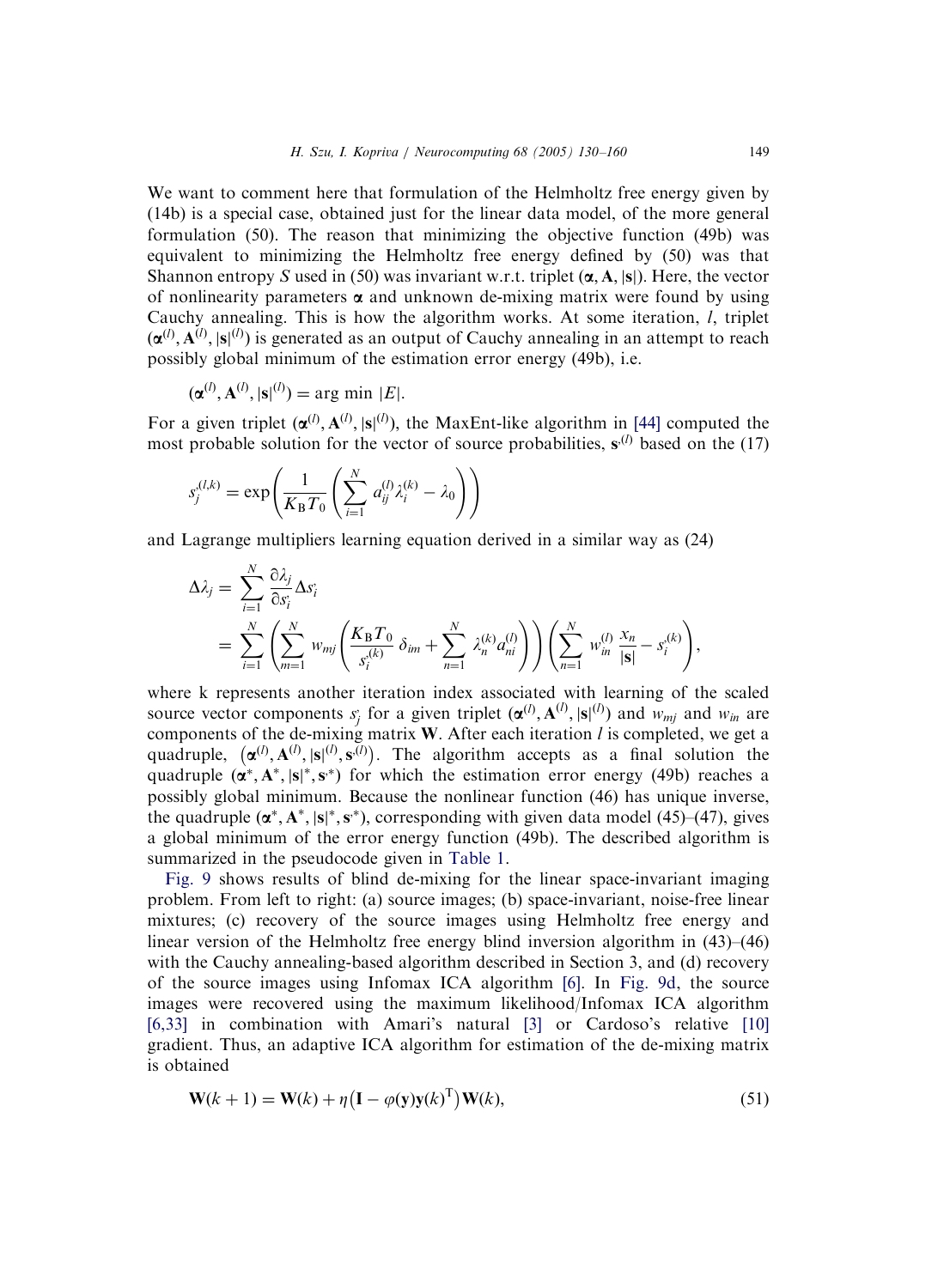<span id="page-20-0"></span>Table 1

A pseudocode of the Helmholtz free energy based algorithm for solving space-variant post-nonlinear BSS problem

1. START with some  $\mathbf{\alpha}^{(0)}$ ,  $\mathbf{A}^{(0)}$ ,  $|\mathbf{s}|^{(0)}$ ,  $l = 0$ ; 2.  $s_j^{(l,0)} = 1/N$ ;  $\lambda_j^{(0)} = 0$ ,  $k = 0$ ; DO  $\Delta \lambda_j = \sum_{i=1}^N$  $\stackrel{N}{\leftarrow}$  $\left(\sum_{m=1}^N \; w_{mj} \left( \frac{K_{\rm B} T_0}{s_i^{(l,k)}} \; \delta_{im} + \sum_{n=1}^N \; \lambda_n^{(k)} a_{ni}^{(l)} \right) \right) \left( \sum_{n=1}^N \; w_{in}^{(l)} \; \frac{x_n}{|{\bf s}|^{(l)}} - s_i^{(l,k)} \right.$  $\left( N \right)$  $\lambda_j^{(k+1)} = \lambda_j^{(k)} + \Delta \lambda_j$  $s_j^{(l,k+1)} = \frac{1}{1 + \sum_{\substack{m=1 \ m \neq j}}^N \exp(\frac{1}{K_B T_0} \sum_{i=1}^N \lambda_i (a_{im} - a_{ij}))}$  $k = k+1$ ;  $UNTIL(|s^{(l,k)} - s^{(l,k-1)}| < \varepsilon)$ 3.  $l = l+1$ ;  $(\alpha^{(l)}, A^{(l)}, |s|^{(l)}) = \arg \min |E|^2$ = arg min(g<sup>-1(l)</sup>(**x**) – **A**<sup>(l)</sup>|**s**|<sup>(l)</sup>**s**<sup>(l)</sup>)<sup>T</sup>(g<sup>-1(l)</sup>(**x**) – **A**<sup>(l)</sup>|**s**|<sup>(l)</sup>**s**<sup>(l)</sup>) IF ( $|E|^2$   $<$   $\varepsilon_E$ ) THEN Solution is given with  $(\mathbf{\alpha}^*, \mathbf{A}^*, |\mathbf{s}|^*, \mathbf{s}^*) = (\mathbf{\alpha}^{(l)}, \mathbf{A}^{(l)}, |\mathbf{s}|^{(l)}, \mathbf{s}^{(l)})$ ELSE go to 2 END



Fig. 9. Results of blind de-mixing for *linear space-invariant* imaging problem. From left to right are: (a) source images; (b) space-invariant noise free linear mixture; (c) recovery of the source images using Helmholtz free energy (50)/(51) and Cauchy annealing based linear blind inversion algorithm described in Section 3; (d) recovery of the source images using Infomax ICA algorithm [\[6\].](#page-28-0) Due to the space-invariant nature of the mixing only one pixel had to be solved by Helmholtz free energy and Cauchy annealing algorithm.

where  $\eta$  is a small learning gain, y is the ANN's output vector of separated signals, and  $\varphi$  is the nonlinearity in the optimal case given with  $\varphi(y_j) = -(dp(y_j)/dy_j)/p(y_j)$ . Due to both the space-invariant and the linear nature of the mixture, the ICA algorithm (51) gave good result. However, we emphasize that, in the space-invariant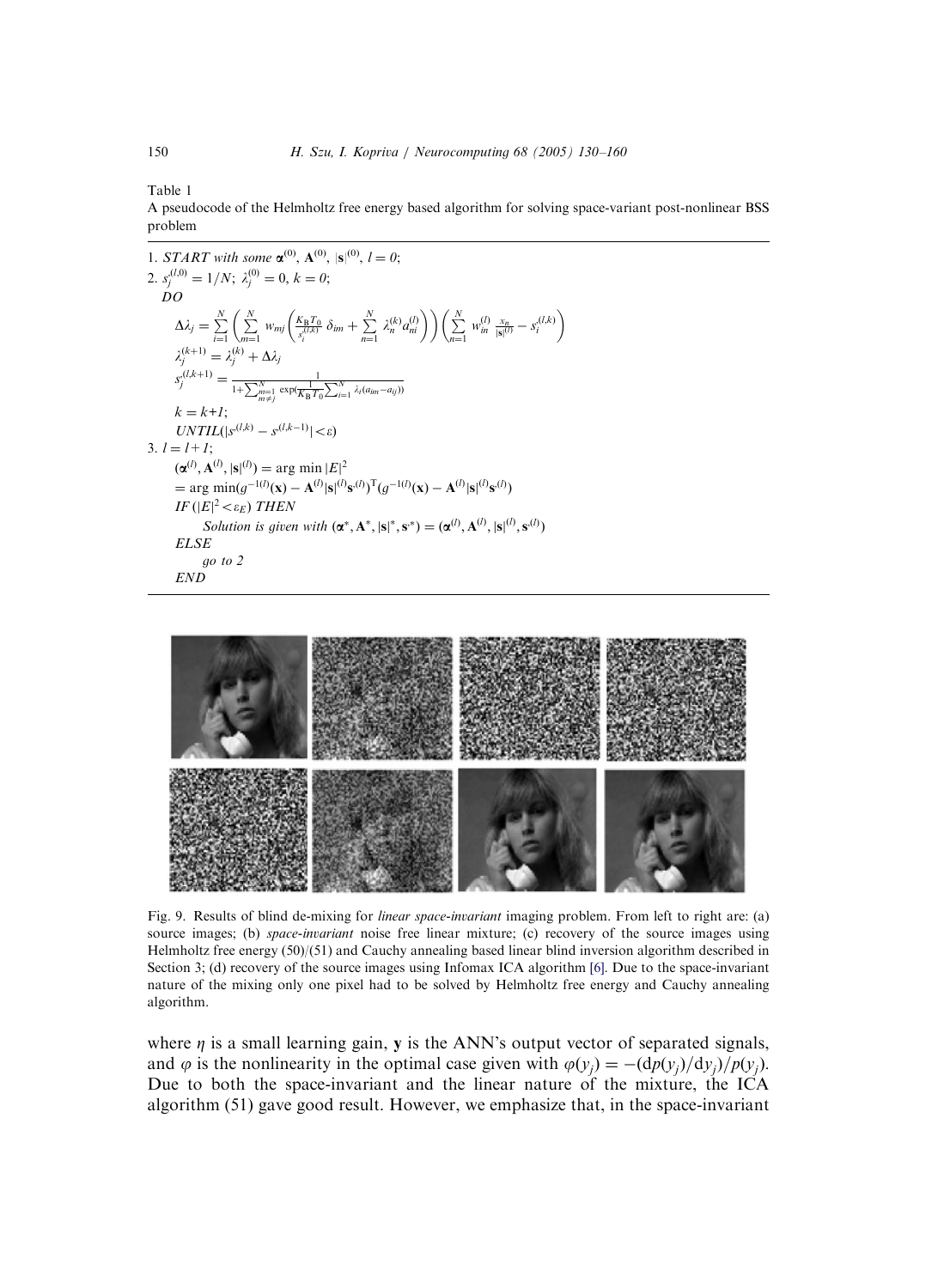case only, one pixel has to be solved with the Helmholtz free energy and Cauchy annealing algorithm first; then, the mixing matrix that is found can be applied to all the pixels. This makes the computation of the Helmholtz free energy and Cauchy annealing algorithm invariant w.r.t. image size. Fig. 10 shows results of the blind demixing for the linear space-variant imaging problem using a space-variant mixing matrix based on data model (47) and [Fig. 8](#page-18-0). From left to right: (a) source images; (b) space-variant, noise-free linear mixtures; (c) recovery of the source images using the linear version of the Helmholtz free energy blind inversion algorithm (45)–(46) with Cauchy annealing; and (d) recovery of the source images using ICA algorithm (51) [\[6,9,46\].](#page-28-0) Due to the space-variant nature of the mixture that changes from pixel to pixel, the stochastic ICA algorithm (51) gave poor result. Why? The changes occurred so quickly that the adaptive ICA algorithm (51) could not converge. This happened because, as already explained and illustrated by [Fig. 8,](#page-18-0) the mixing matrix was changing row-wise, but conversion from a  $2 - D$  image to a  $1 - D$  signal to form the data model  $(45)/(47)$  had been done columnwise. The result: the mixing matrix was effectively changing from pixel to pixel, so the adaptive ICA algorithm (51) was not able to converge. [Fig. 11](#page-22-0) shows results of blind de-mixing for the nonlinear space-invariant imaging problem. From left to right: (a) source images; (b) spaceinvariant, noise-free nonlinear mixtures; (c) recovery of the source images using the Helmholtz free energy-based nonlinear blind inversion algorithm (49)–(50) with Cauchy annealing; and (d) recovery of the source images using Taleb–Jutten BSS algorithm [\[46\]](#page-30-0) derived for post-nonlinear mixtures. This took advantage of the fact that the type of nonlinearity was known and given with (50). As already discussed, this inverse nonlinearity was formulated in (48) avoiding estimation of the inverse nonlinearity. Thus, Taleb–Jutten algorithm was put in a fair position relative to our method. Also, we took advantage of the fact that image data used in the simulation



Fig. 10. Results of blind de-mixing for *linear space-variant* imaging problem. From left to right are: (a) source images; (b) *space-variant* noise free linear mixture; (c) recovery of the source images using Cauchy annealing based linear blind inversion algorithm described in Section 3; (d) recovery of the source images using Infomax ICA algorithm [\[6\].](#page-28-0) Due to the space-variant nature of the mixture that changes from pixel to pixel, stochastic ICA algorithm gave poor result.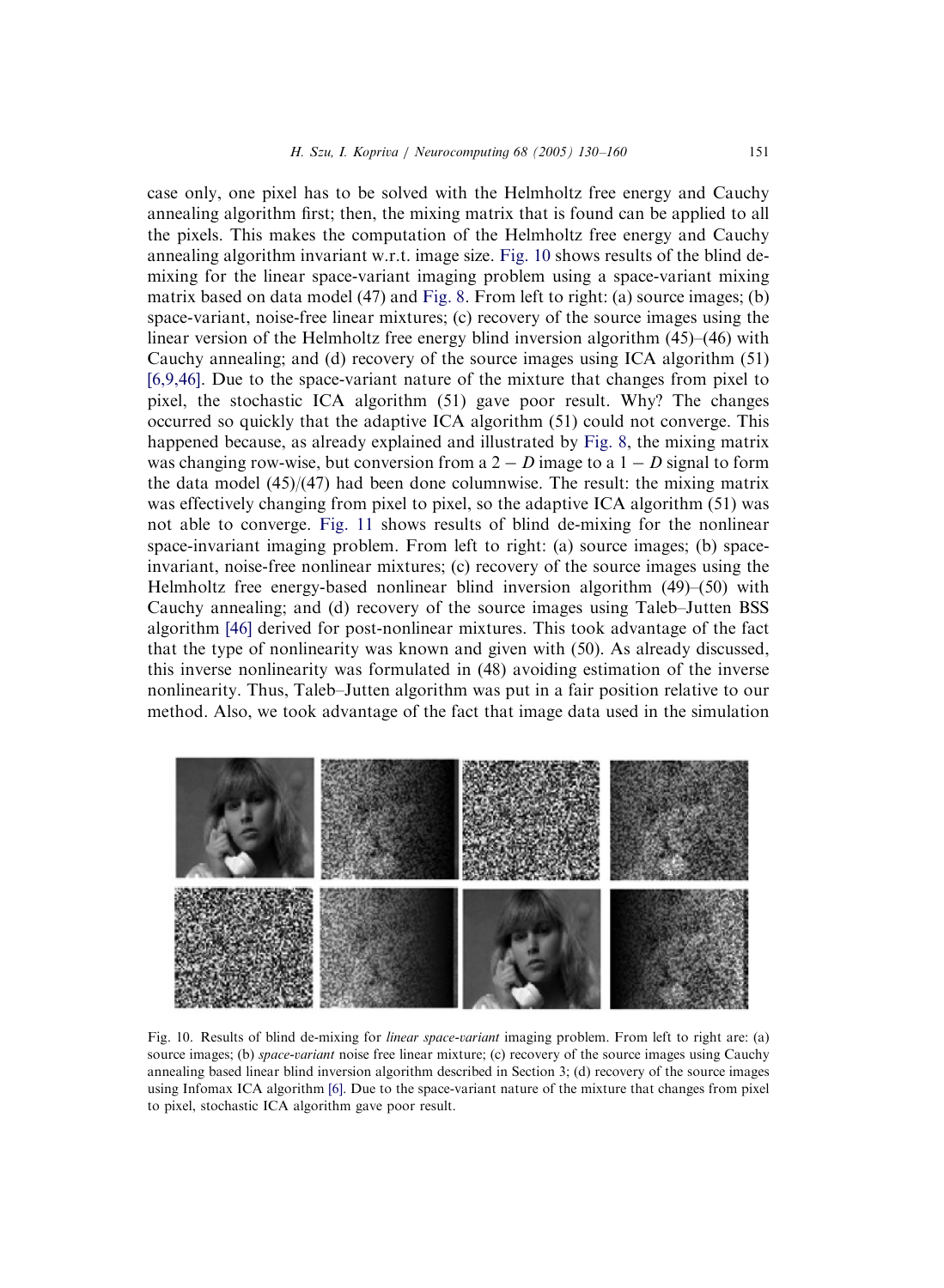<span id="page-22-0"></span>

Fig. 11. Results of blind de-mixing for nonlinear space-invariant imaging problem. From left to right are: (a) source images; (b) space-invariant noise free nonlinear mixture; (c) recovery of the source images using Cauchy annealing based nonlinear blind inversion algorithm described in Section 3; (d) recovery of the source images using BSS algorithm derived for post-nonlinear mixture [\[46\].](#page-30-0) Due to the space-invariant nature of the mixture linear BSS algorithm [\[46\]](#page-30-0) gave good results.



Fig. 12. Results of blind de-mixing for *nonlinear space-variant* imaging problem. From left to right are: (a) source images; (b) space-variant noise free nonlinear mixture; (c) recovery of the source images using Cauchy annealing based nonlinear blind inversion algorithm described in Section 3; (d) recovery of the source images using BSS algorithm derived for post-nonlinear mixture [\[46\]](#page-30-0). Due to the space-variant nature of the mixture stochastic nonlinear BSS algorithms gave poor result.

are sub-Gaussian, so that the nonlinearity  $\varphi$  used in (51) could be fixed. Consequently, there was no necessity to estimate score functions in the Taleb–Jutten algorithm. We have used nonlinear function  $\varphi(y_j) = \text{sign}(y_j)y_j^2$ , which is known to be good for sub-Gaussian data. As can be seen from Fig. 11, due to the space-invariant nature of the mixture, the post-nonlinear BSS algorithm [\[46\]](#page-30-0) performed well. Finally, Fig. 12 shows results of blind de-mixing for the nonlinear space-variant imaging problem where nonlinearity (46) has been included and the mixing matrix has been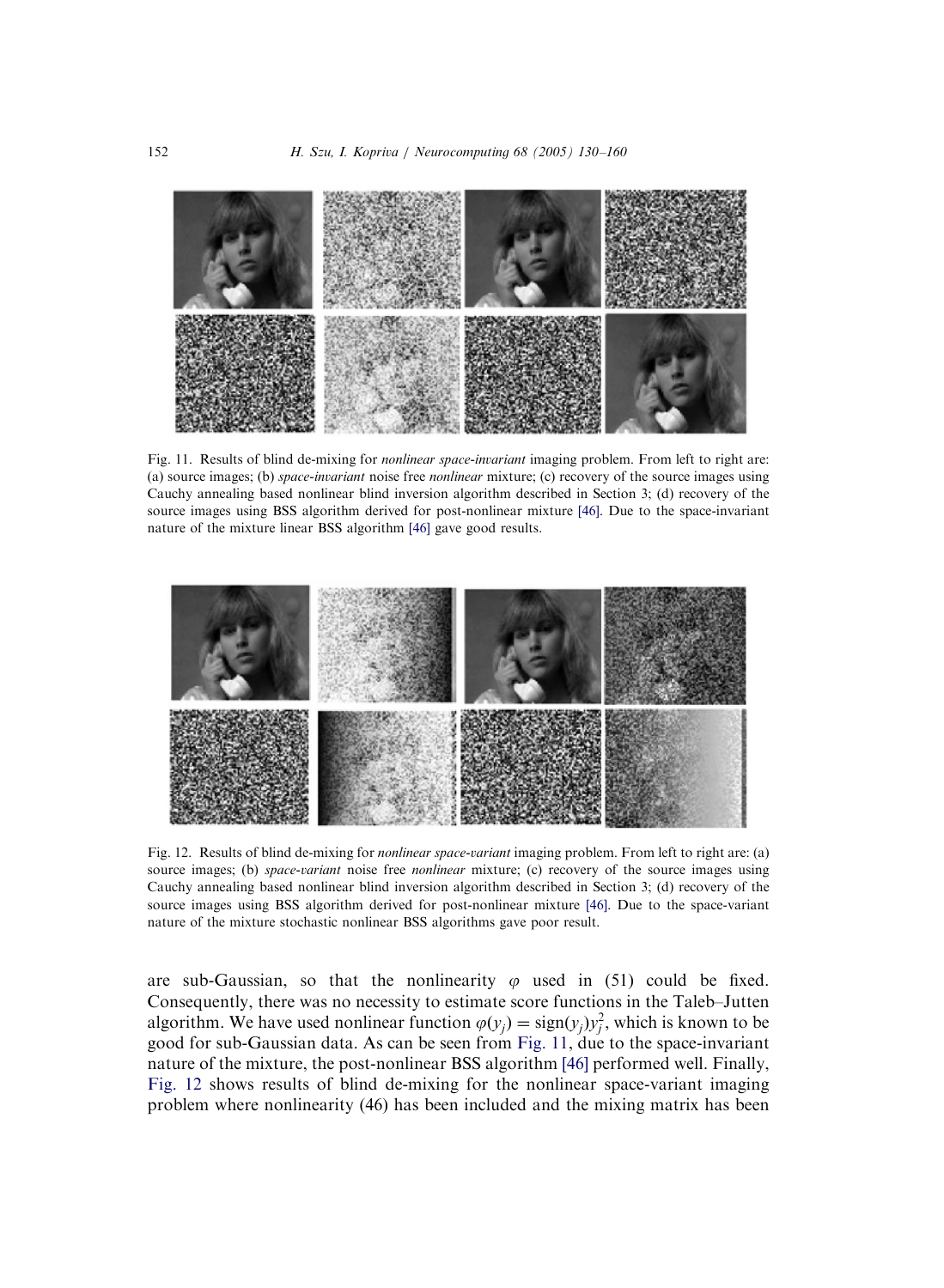changed row-wise, as already described and illustrated in [Fig. 8.](#page-18-0) From left to right: (a) source images; (b) space-variant, noise-free nonlinear mixture; (c) recovery of the source images using the Helmholtz free energy-based nonlinear blind inversion algorithm (49)–(50) with Cauchy annealing; and (d) recovery of the source images using Taleb–Jutten post-nonlinear mixture BSS algorithm [\[46\].](#page-30-0) Due to the spacevariant nature of the mixture that effectively changed from pixel to pixel, the stochastic BSS algorithm [\[46\]](#page-30-0) performed poorly.

### 5. Conclusion

The stochastic gradient is formulated based on deterministic gradient augmented with Cauchy simulated annealing capable of avoiding local minimums with a convergence speed significantly faster in relation to when simulated annealing is used alone and still being capable of reaching global minimum. In order to solve highly non-stationary linear inverse problems known as blind source separation a novel contrast function known as the Helmholtz free energy,  $H = E - T_0 S$ , with imposed thermodynamics constraint at a constant temperature  $T_0$  was introduced generalizing the Shannon maximum entropy S of the closed systems to the open systems having non-zero input–output energy exchange  $E$ . Here, only the input data vector was known while source vector and mixing matrix were unknown. A stochastic gradient was successfully applied to solve inverse space-variant imaging problems on a concurrent pixel-by-pixel basis with the unknown mixing matrix (imaging point spread function) varying from pixel to pixel.

### Appendix A. Cauchy PDF in hyper-spherical coordinates

To apply Cauchy annealing theory on the D-dimensional non-convex optimization problems, we need to generate the D-dimensional Cauchy distribution given by [\[43\]](#page-29-0)

$$
p(\mathbf{x}) = \frac{c}{[c^3 + |\mathbf{x}|^2]^{(D+1)/2}}.
$$
\n(A.1)

If the parameter vector  $\bf{x}$  is transformed from the Cartesian to hyper-spherical coordinates, then the problem of generating one D-dimensional distribution  $p(x)$  is transformed into the problem of generating D one-dimensional pdfs,  $p(\theta_1)p(\theta_2)...p(\theta_{D-1})p(r)$  where  $\theta_i$  i = 1, 2, ..., D – 1 angles are in the hyper-spherical coordinate system and  $r$  is the magnitude of the  $D$ -dimensional parameter vector  $x$ . The one-dimensional distribution can then be derived from the identity

$$
\int \int \ldots \int p(x_1, x_2, \ldots, x_D) dx_1 dx_2 \ldots dx_D
$$
  
= 
$$
\int \int \ldots \int p(\theta_1) p(\theta_2) \ldots p(\theta_{D-1}) p(r) d\theta_1 d\theta_2 \ldots d\theta_{D-1} dr = 1.
$$
 (A.2)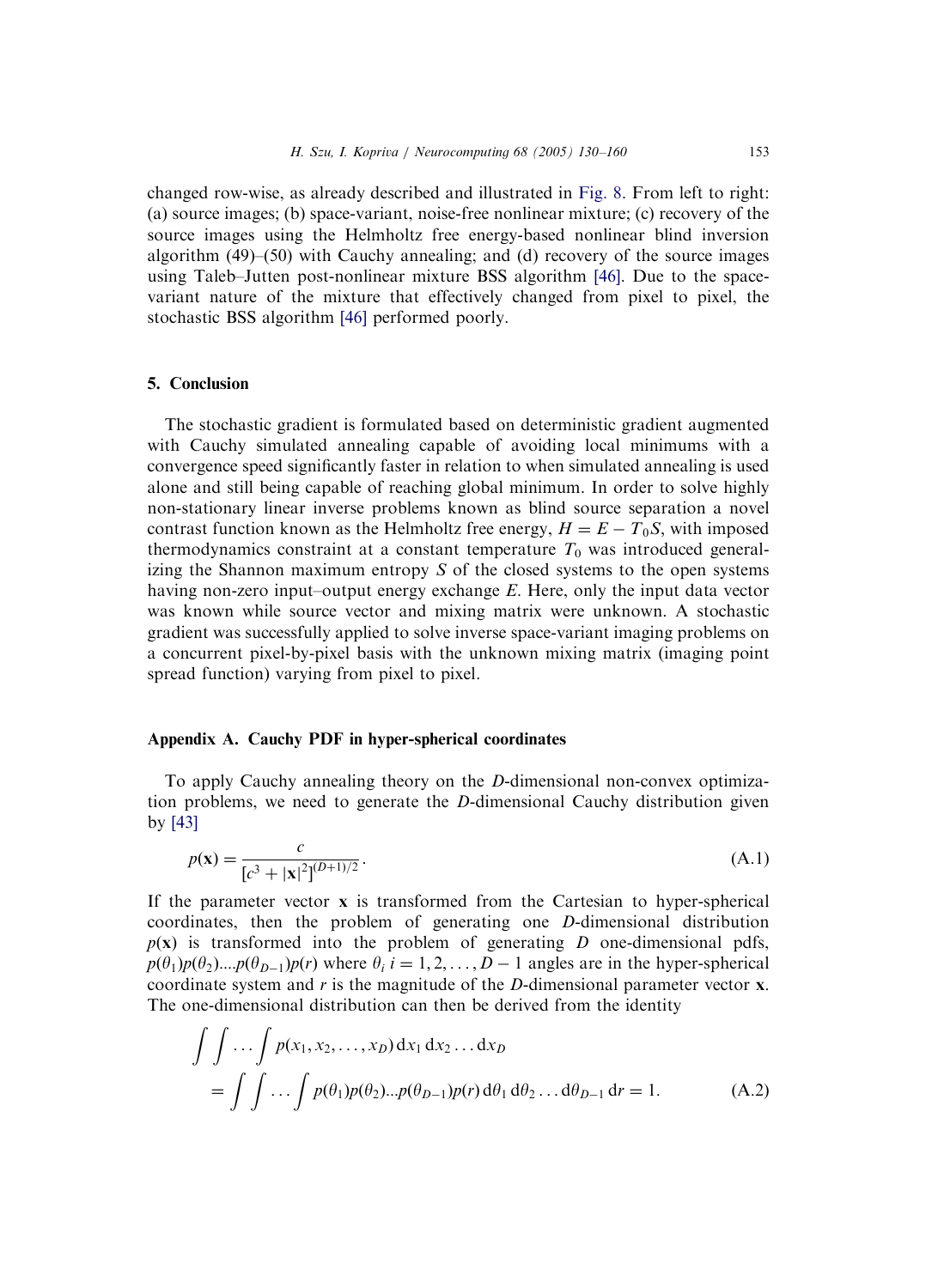In order to derive the right-hand side of Eq.  $(A.2)$ , a determinant of the Jacobin  $|J|$ of the coordinate transformation must be derived due to the equality:

$$
dx_1 dx_2 ... dx_D = |J| d\theta_1 d\theta_2 ... d\theta_{D-1} dr,
$$
\n(A.3)

where the Jacobin matrix of the transformation is given by

$$
\mathbf{J} = \begin{bmatrix} \frac{\partial x_1}{\partial \theta_1} & \frac{\partial x_1}{\partial \theta_2} & \dots & \frac{\partial x_1}{\partial r} \\ \frac{\partial x_2}{\partial \theta_1} & \frac{\partial x_2}{\partial \theta_2} & \dots & \frac{\partial x_2}{\partial r} \\ \dots & \dots & \dots & \dots \\ \frac{\partial x_D}{\partial \theta_1} & \frac{\partial x_D}{\partial \theta_2} & \dots & \frac{\partial x_D}{\partial r} \end{bmatrix}
$$
(A.4)

and relations between Cartesian and hyper-spherical coordinates are given by

$$
x_1 = r \cos \theta_1,
$$
  
\n
$$
x_k = r \left( \prod_{i=1}^k \sin \theta_i \right) \cos \theta_{k+1},
$$
  
\n
$$
x_D = r \prod_{i=1}^D \sin \theta_i.
$$
\n(A.5)

For the general D-dimensional case determinant of the Jacobian could be written as

$$
|\mathbf{J}| = f_r(r)f_1(\theta_1)f_2(\theta_2)\dots f_{D-1}(\theta_{D-1}).
$$
\n(A.6)

For a polar coordinate system, the determinant of the Jacobian is given by  $|J| = r$ , so, consequently,  $f_r(r) = r$ ,  $f_1(\theta_1) = 1$ . For a spherical coordinate system, the determinant of the Jacobian is given by  $|J| = r^2 \sin \theta_1$ ; consequently,  $f_r(r) =$  $r^2$ ,  $f_1(\theta_1) = \sin \theta_1$ ,  $f_2(\theta_2) = 1$ . Now, taking into account that  $|x|^2 = r^2$  and taking into account  $(A.6)$ , Eq.  $(A.2)$  can be written as

$$
\iiint p(x_1, x_2, ..., x_D) dx_1 dx_2 ... dx_D
$$
\n
$$
= \iiint_{(c^2 + r^2)^{(D+1)/2}} f_r(r) f_1(\theta_1) f_2(\theta_2) ...
$$
\n
$$
\times f_{D-1}(\theta_{D-1}) dr d\theta_1 d\theta_2 ... d\theta_{D-1}
$$
\n
$$
= \int \frac{c}{(c^2 + r^2)^{(D+1)/2}} f_r(r) dr \int f_1(\theta_1) d\theta_1 ... \int f_{D-1}(\theta_{D-1}) d\theta_{D-1}
$$
\n
$$
= 1.
$$
\n(A.7)

Eq. (A.7) shows that, after transformation from Cartesian to polar coordinates, the problem of generating one D-dimensional Cauchy pdf is replaced by the problem of generating D one-dimensional pdfs. Related one-dimensional pdfs can be derived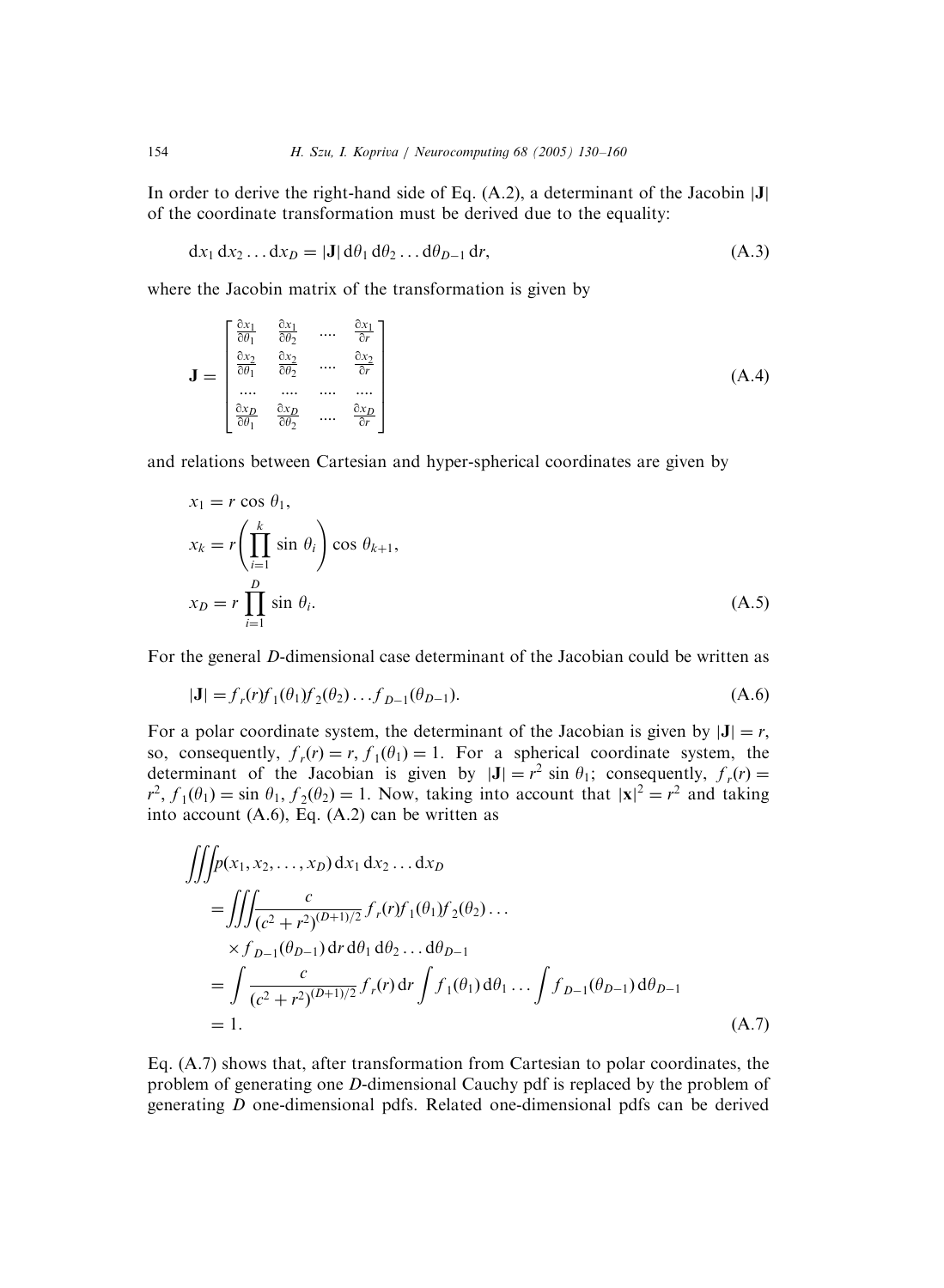from (A.7)

$$
p(r) = K_r \frac{c}{(c^2 + r^2)^{(D+1)/2}} f_r(r),
$$
  
\n
$$
p(\theta_k) = K_k f_k(\theta_k) \quad k = 1, 2, ..., D-1,
$$
\n(A.8)

where constants  $K_r$  and  $K_k$  introduced in (A.8) are from normalization:

$$
\int_{r_{\min}}^{r_{\max}} p(r) dr = 1
$$
\n
$$
\int_{\theta_{k_{\min}}}^{\theta_{k_{\max}}} p(\theta_k) = 1 \quad k = 1, 2, \dots, D - 1.
$$
\n(A.9)

Upon transformation from Cartesian to polar coordinates, we get

$$
p(\theta_1) = \frac{1}{\theta_{1\max} - \theta_{1\min}},
$$
  
\n
$$
p(r) = K_r \frac{cr}{(r^2 + c^2)^{3/2}},
$$
  
\n
$$
K_r = \frac{1}{c} \left( \frac{1}{\sqrt{r_{\min}^2 + c^2}} - \frac{1}{\sqrt{r_{\max}^2 + c^2}} \right)^{-1}.
$$
\n(A.10)

In order to generate distributions for (A.10) w.r.t. uniform distribution on the interval [0,1], the use of the following identity is made:

$$
|p(y) dy| = |p(x) dx|,
$$
\n(A.11)

where  $y$  was distributed according to some general distribution and  $x$  was distributed uniformly on the interval  $[0,1]$ . For the two-dimensional case given by  $(A.10)$ , from condition (A.11), we get

$$
\theta_1 = (\theta_{1\max} - \theta_{1\min})x + \theta_{1\min},
$$
\n
$$
r = K_r \frac{c}{\tilde{x}} \sqrt{1 - K_r^2 \tilde{x}^2},
$$
\n
$$
\tilde{x} = (\tilde{x}_{\max} - \tilde{x}_{\min})x + \tilde{x}_{\min},
$$
\n
$$
\tilde{x}_{\min} = \frac{K_r}{\sqrt{1 + r_{\min}^2}}, \qquad \tilde{x}_{\max} = \frac{K_r}{\sqrt{1 + r_{\max}^2}},
$$
\n(A.12)

where in (A.12),  $\theta_{1 \text{ min}}, \theta_{1 \text{ max}}, r_{\text{min}}$ , and  $r_{\text{max}}$  are integration boundaries.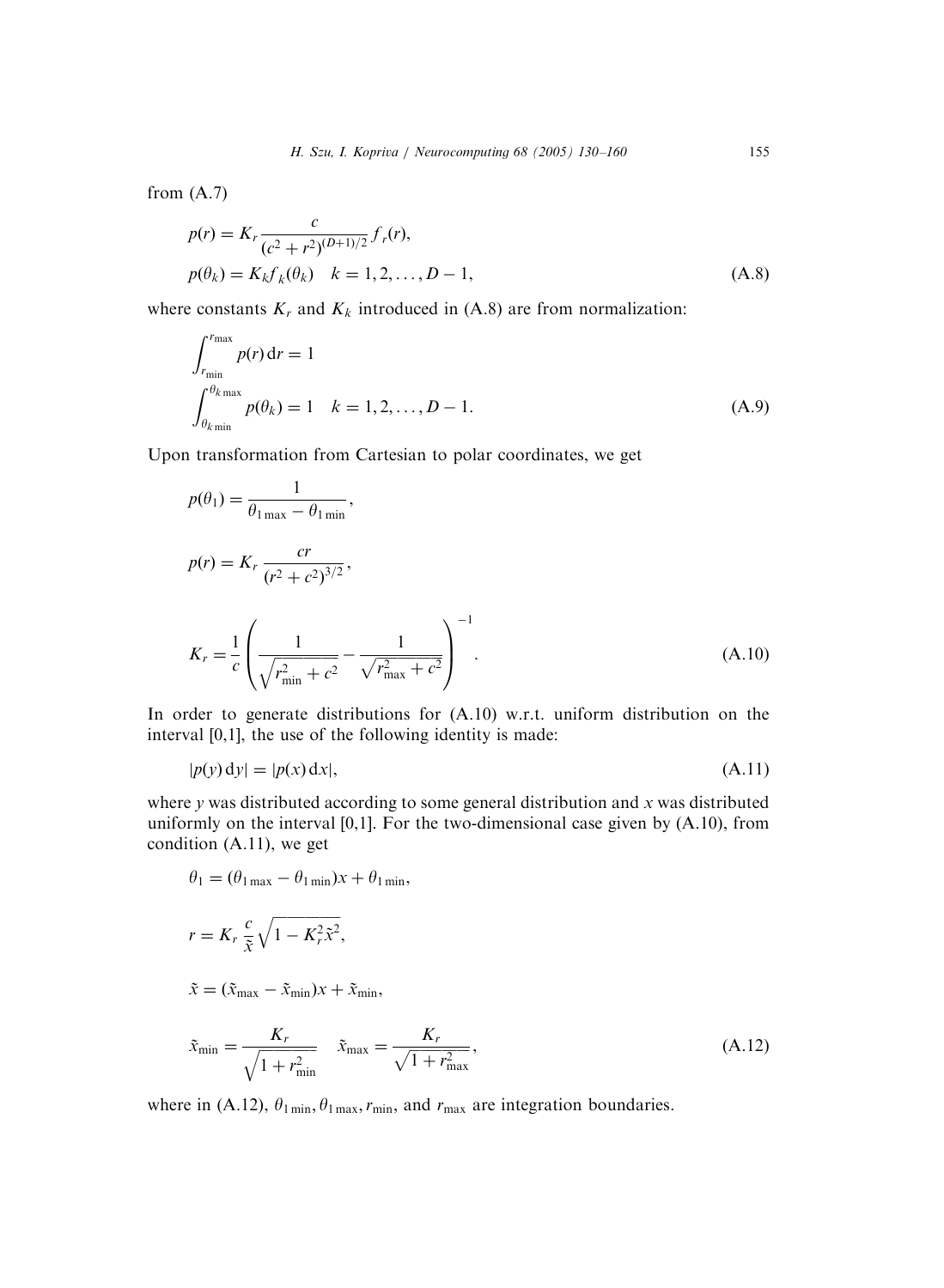## Appendix B. Biological conjecture of the Helmholtz free energy-based unsupervised learning

We conjectured that if Hebb synaptic weights were on the order of milli-Volts, then, from physical dimensionality analysis of the energy power viewpoint, Lagrange multipliers could be on the order of the pico-Ampere currents from the single dendrite ion channels. These currents were demonstrated by 1991 Nobel Laureates Erwin Neher and Bert Sakmann from the Max Planck Institute [\[31\].](#page-29-0) As matter of fact, it is almost a miraculous coincidence that ten of thousands of neurons forming the associative memory in fully connected neural networks in the hippocampus are energetically equivalent to the Poisson fluctuations of neurotransmittals. For these neurotransmittals, the mean by definition equals the variance, as is meaningfully defined to be the brain cybernetic temperature  $37^{\circ}$ C (with the help of physics conversion factor 310 K<sub>B</sub>T at brain temperature =  $(37/27) \times (1/40)$  eV). Furthermore, with brain anatomy revealing billions of neurons (defined by the binding between pair firing rates for the Hebbian synaptic memory) and an equal amount of housekeeping glial cells, this new Lagrange dynamic variable may represent the housekeeping glial cells' supporting dendrite tree signal pre-conditioning in the unsupervised learning methodology. Active roles of these glial cells in information processing are suspected but not yet explicitly verified. (While there are hundreds of types of neurons, only three classes of glial cells exist to keep the thermodynamic balance. The first type is (i) astrocytes, or glial cells that provide the glue, so-to-speak glue, of blood vessels to the neurons. The second type is the oligodendroglia/cytes, that provide the myelin sheath wrapped around the central nerve system like a link of sausages forming an express way. The third and last type is the Schwann cells, which wrap around the peripheral nervous system other than the brain and the spinal cord.) We expect that the role of glial cells is above and beyond the housekeeping of brain activity and that they are also necessary for unsupervised learning via the equilibrium heat reservoir. Thus, both actions by neurons and the reactions of housekeeping glial cells are simultaneously present in our ANN model. Any direct or indirect evidence in biological and neuro-psychological experiments would be welcomed. Statistical mechanics, which allow the macroscopic world to be understood in terms of microscopic properties of chemicals, provides some basic tools for investigating human natural intelligence. However, the results of applying statistical mechanics to learning in the human brain need to be supported and confirmed by other methods. These include (i) advanced instrumentation (PET, F\_NMR, SQUIB, EO/IR Brain Imaging, etc.); (ii) interdisciplinary investigations into biological relevance mentioned in this conclusion (there are 10 orders of magnitude spanning the scales from CNS to DNA); and (iii) understanding/analysis of vector time series of input pairs used in unsupervised learning.

This study into truly unsupervised learning began with a question: why do mammalian brains employ pairs of inputs to feed a single output? One obvious answer would be to accommodate pairs of sensors (e.g., eyes, ears); another would be that the redundancy supports wet-ware fault tolerance. There was, however, another possibility: an unsupervised learning strategy that involved ''squeezing out the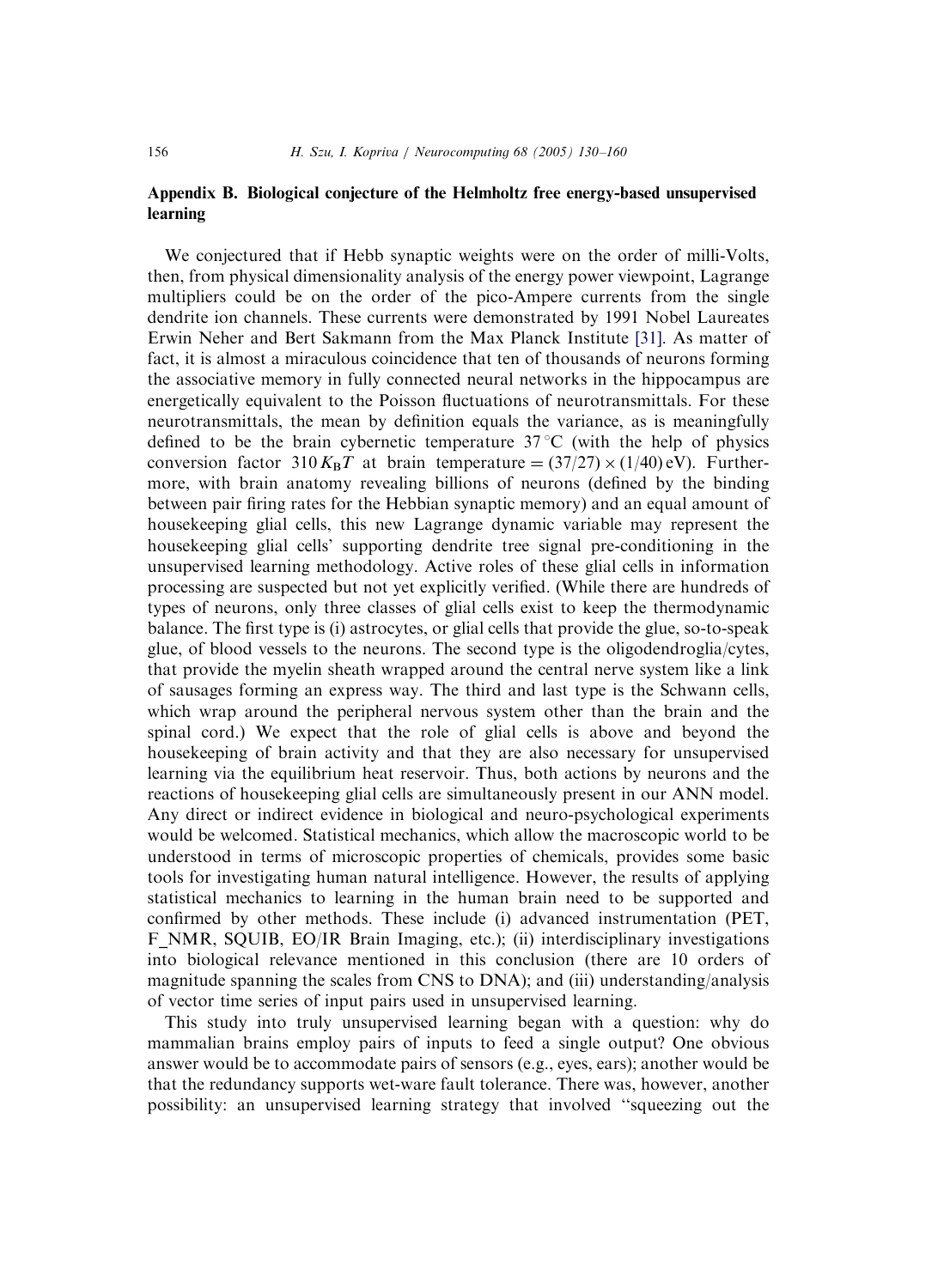garbage.'' Consider this: if a sensor pair could reject misinformation (garbage) by simple in situ comparison, what remained was the unknown but wanted signal. Not unlike common mode rejection in an electrical circuit, this process could provide instantaneous correlation for selective feature amplification, a great binaural hearing aid. Thus, the computing adage ''garbage in, garbage out'' can be modified to suit this strategy for a pair of smart receivers: ''raw pair of energies in, garbage entropy out.'' This learning strategy might be discussed in terms of a sensor-pair time-series vector representation (as opposed to a single-sensor time-series scalar), which takes advantage of brainwave diffusion to reduce the redundancy to conserve energy and make room for upcoming new excitations. With this strategy (and vector representation), a synapse might filter out garbage and maintain an accurate external world representation without the need for a teacher.

There are vast differences between natural intelligence, as was encountered in human biology [\[5,7,36\],](#page-28-0) and artificial intelligence, as encountered in artificial neural networks (ANN) [\[14,25\]](#page-28-0), although some similarity exists. It is interesting to examine how each form of intelligence handles unsupervised learning. An unsupervised artificial neural network evolves—it essentially teaches itself to extract features or regularities present in input vectors it receives [\[19\].](#page-28-0) In biological naturally intelligent system, this functionality is realized with greater underlying complexity than more manipulation of network weights (e.g., temporally driven consolidation of shortterm memory into long-term memory in humans [\[38\]](#page-29-0)) and far more neurons than is possible to implement in an artificial network.

So far, we have briefly reviewed (i) global equilibrium body temperature regulation and (ii) housekeeping glial cells. We used these to prove (iii) the convergence of our statistical mechanics model of unsupervised learning. We also demonstrated (iv) a quenching of local r.m.s fluctuations in annealing to satisfy constraints. One important application of the discussed unsupervised learning methodology might be the solution of inverse problems. Can one solve the linear system of equations  $x = As$  without knowing the mixing matrix A? Several groups [\[11,6,4,3,10,9,12,13,23,24,26,33,41,44,46\]](#page-28-0) offer ANN solutions in terms of two different approaches:

(i) The statistical approach is based on the ensemble average [\[11,6,4,3,10,9,12,13,](#page-28-0) [23,24,26,33,46\]](#page-28-0), where one assumes for all pixels an unknown mixing matrix A which was valid in the space-invariant imaging A. The ANN algorithm was able to solve for the inverse matrix  $W \cong A^{-1}$  by exploiting the principle of statistical independence. The missing information could be derived from neighborhood pixels statistics by assuming space-invariant problem, in which case one gains additional information by taking into account those neighborhood pixel measurements without increasing the number of unknown A's. For that case, a MaxEnt natural gradient neural network algorithm has been derived see [Fig. 1](#page-3-0) as well as [\[3,4,6,10,33\]](#page-28-0).

$$
\frac{\partial \mathbf{W}}{\partial t} = \left\langle \frac{\partial S(\mathbf{y}(\mathbf{W}\mathbf{x}))}{\partial \mathbf{W}} \mathbf{W}^{\mathrm{T}} \mathbf{W} \right\rangle_{\text{pixels}}.
$$
(B.1)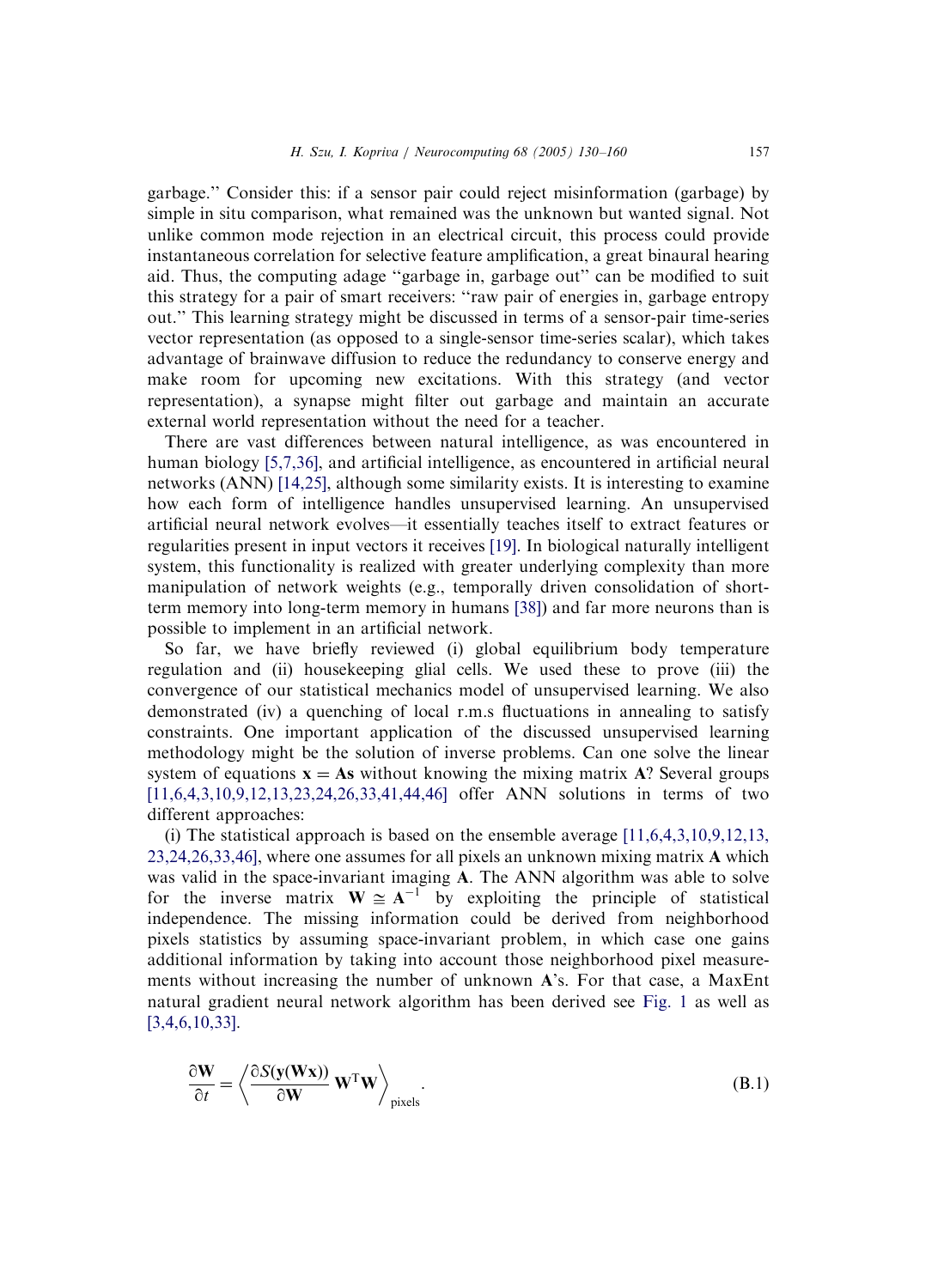<span id="page-28-0"></span>We would augment the following stochastic gradient learning with fast Cauchy annealing:

$$
\frac{\partial \mathbf{W}}{\partial t} = F(t) = \left\langle \frac{\partial S}{\partial \mathbf{W}} \mathbf{W}^{\mathrm{T}} \mathbf{W} \right\rangle_{\text{pixels}} + \tilde{F}(t). \tag{B.2}
$$

(ii) Space variant problems [\[37,41,43,44\]](#page-29-0), where each pixel has a different mixing matrix A, can be solved by the Lagrange constrained neural network (LCNN). Giving the data model  $x = As$  as a linear photon source de-mixing problem, the LCNN found unknown s and A by adopting the Lagrange constraint methodology with demonstrated real word applications in remote sensing [\[41\]](#page-29-0) and infrared breast cancer detection [\[45\].](#page-29-0)

#### References

- [1] D.H. Ackley, G.E. Hinton, T.J. Sejnowski, A learning algorithm for Boltzmann Machines, Cognitive Sci. 9 (1985) 147–169.
- [2] S. Amari, Information geometry, in: H. Nencka, J.-P. Bourguignon (Eds.), Geometry and Nature: Contemporary Mathematics, vol. 203, 1997, pp. 81–95.
- [3] S. Amari, Natural gradient works efficiently in learning, Neural Comput. 10 (1998) 251–276.
- [4] S. Amari, A. Cihocki, H.H. Yang, A new learning algorithm for blind signal separation, Advances in Neural Information Processing Systems, vol. 8, MIT Press, Cambridge, MA, 1996, pp. 757–763.
- [5] E. Antebi, D. Fishlock, Biotechnology Strategies for life, MIT Press, Cambrdge, MA, 1986.
- [6] A.J. Bell, T.J. Sejnowski, An information-maximization approach to blind separation and blind deconvolution, Neural Comput. 7 (1995) 1129–1159.
- [7] E. Bruce Goldstein, Sensation & Perception, 4th ed., Brooks/Cole Publishing Co., Pacific Grove, CA, 1996.
- [8] G. Bureal, Blind separation of sources: a nonlinear neural algorithm, Neural Networks 5 (1992) 937–947.
- [9] J.F. Cardoso, Infomax and maximum likelihood for blind source separation, IEEE Signal Process. Lett. 4 (1997) 112–114.
- [10] J.F. Cardoso, B. Laheld, Equivariant adaptive source separation, IEEE Trans. Signal Process. 44 (12) (1996) 3017–3030.
- [11] J.F. Cardoso, A. Souloumiac, Blind beamforming for non-Gaussian signals, Proc. IEE F 140 (1993) 362–370.
- [12] A. Cichocki, S. Amari, Adaptive Blind Signal and Image Processing, Wiley, New York, 2002.
- [13] P. Comon, Independent component analysis, A new concept?, Signal Process. 36 (1994) 287–314.
- [14] H. Curtis, N.S. Barnes, Invitation to Biology, 4th ed., Worth Publishers, Inc., New York, 1985.
- [15] R.O. Duda, P.E. Hart, D.G. Stork, Pattern Classification, 2nd ed., Wiley, New York, 2001.
- [16] R. Durbin, D. Wilshaw, An analogue approach to the traveling salesman problem using an elastic net method, Nature 326 (1987) 689–691.
- [17] S. Geman, D. Geman, Stochastic relaxation, Gibbs distribution and the Bayesian restoration of images, IEEE Trans. Pattern Anal. Mach. Intel. PAMI-6 (6) (1984) 721–741.
- [18] S. Grossberg, Adaptive pattern classification and universal recording: I. parallel development and coding of neural feature detectors, Biol. Cyber. 23 (1976) 121–134.
- [19] A. Guyton, Textbook of Medical Physiology, 8th ed., W. B. Saunders Company (Harcourt Brace Jovanovich, Inc.), London, 1991.
- [20] J.J. Hopfield, Neural network and physical systems with emergent collective computational abilities, Proc. Natl. Acad. Sci. 79 (1982) 2554–2558.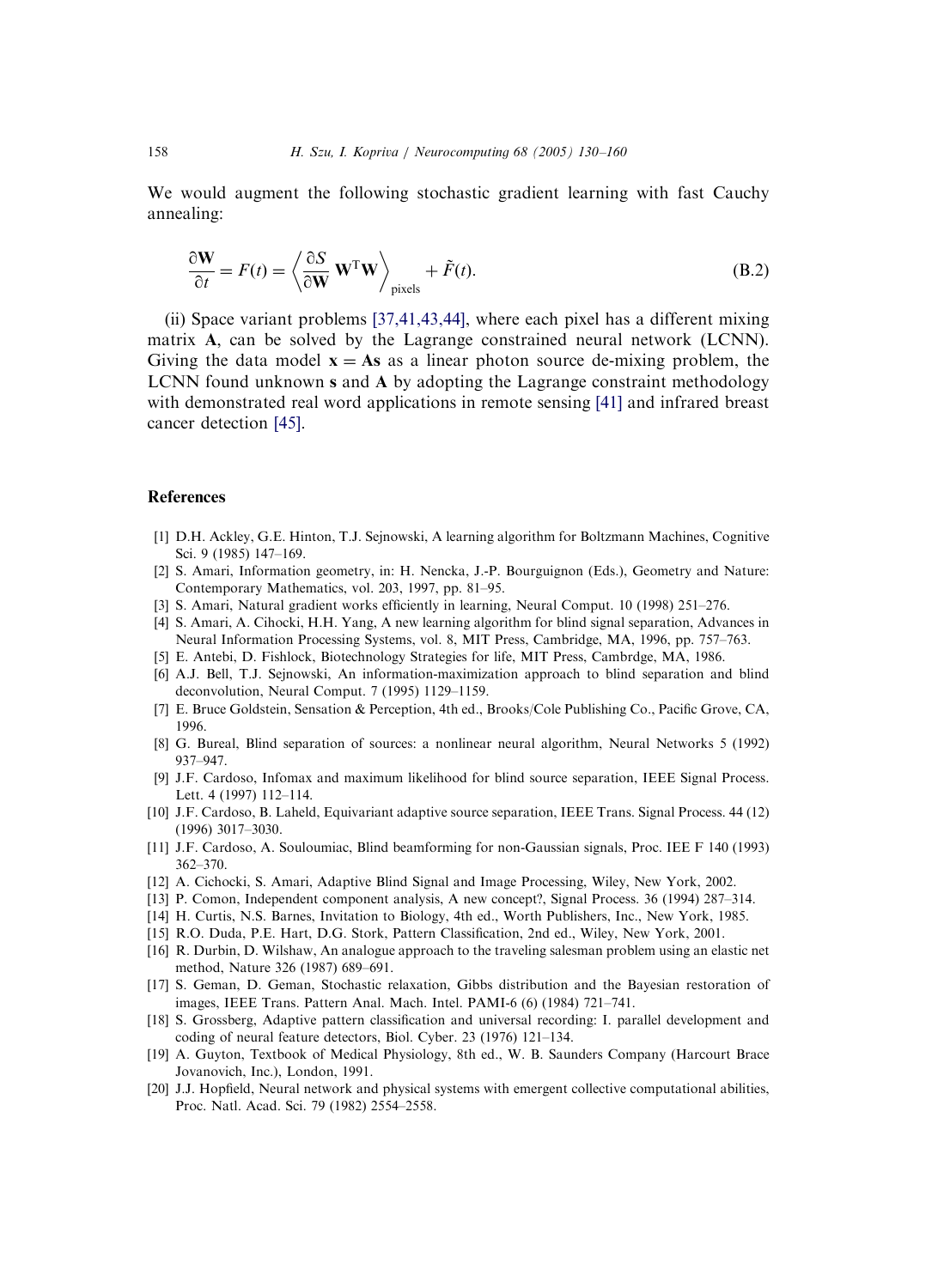- <span id="page-29-0"></span>[21] J.J. Hopfield, D.W. Tank, Neural computation of decisions optimization problem, Biol. Cyber. 52 (1985) 141–152.
- [22] K. Huang, Statistical Mechanics, Wiley, New York, 1963.
- [23] A. Hyvärinen, J. Karhunen, E. Oia, Independent Component Analysis, Wiley, New York, 2001.
- [24] A. Hyvärinen, E. Oja, A fast fixed-point algorithm for independent component analysis, Neural Comput. 9 (1997) 1483–1492.
- [25] J.-S.R. Jang, C.-T. Sun, E. Mizutani, Neuro-fuzzy and Soft Computing: a Computational Approach to Learning and Machine Intelligence, Prentice-Hall, Englewood Cliffs, NJ, 1997.
- [26] Ch. Jutten, J. Herault, Blind separation of sources, Part I: An adaptive algorithm based on neuromimetic architecture, Signal Process. 24 (1991) 1–10.
- [27] I. Kopriva, H. Szu, Blind inversion in nonlinear space-variant imaging by using Cauchy machine, Proceedings of the SPIE, vol. 5102, Independent Component Analysis, Wavelets and Neural Networks, Orlando, FL, April 22–25, 2003, pp. 5–16.
- [28] I. Kopriva, H. Szu, Space-time variant blind sources separation with additive noise, in: C.G. Puntonet, A. Prieto (Eds.), Proceedings of the Fifth International Conference on Independent Component Analysis and Blind Signal Separation, Granada, Spain, Lecture Notes in Computer Science, vol. 3195, Springer, Berlin, 2004, pp. 240–247.
- [29] J.L. Lawson, G.E. Uhlenbeck, Threshold Signals, vol. 24, MIT Radiation Laboratory Series, 1950.
- [30] N. Metropolis, A.W. Rosenbluth, M.N. Rosenbluth, A.H. Teller, E. Teller, Equation of state calculations by fast computing machines, J. Chem. Phys. 21 (1953) 1087–1092.
- [31] E. Neher, B. Sakmann, Single-channel currents recorded from membranes of denervated from muscle fibers, Nature 260 (1976) 799–802.
- [32] J. Nocedal, S.J. Wright, Numerical Optimization, Springer, Berlin, 1999, pp. 490–526.
- [33] D.T. Pham, P. Garat, Blind separation of mixtures of independent sources through a quasimaximum likelihood approach, IEEE Trans. Signal Process. 45 (7) (1997) 1712–1725.
- [34] D.E. Rumelhart, G.E. Hinton, R.J. Williams, Learning internal representations by error propagation, Parallel Distributed Processing, MIT Press, Cambridge, MA, 1986.
- [35] J. Solé-Casals, M. Babaie-Zadeh, Ch. Juten, D.T. Pham, Improving algorithm speed in PNL mixture separation and Wiener system inversion, in: S. Amari, A. Cichocki, S. Makino, N. Murata (Eds.), Proceedings of the Fourth International Symposium on Independent Component Analysis and Blind Signal Separation, Nara, Japan, 2003, pp. 639–644.
- [36] E.P. Solomon, R.R. Schmidt, P.J. Adragna, Human Antanomy & Physiology, 2nd ed., Sunders College Publishing, Harcourt Brae Publishers, 1990.
- [37] H. Szu, Progresses in unsupervised artificial neural networks of blind image demixing, IEEE Ind. Elec. Soc. Newsletter, June, 1999, pp. 7–12.
- [38] H. Szu, Thermodynamics energy for both supervised and unsupervised learning neural nets at a constant temperature, Int. J. Neural Systems 9 (1999) 175–186.
- [39] H. Szu, R. Hartley, Fast simulated annealing, Phys. Lett. A 122 (3) (1987) 157–162.
- [40] H.H. Szu, R.L. Hartley, Nonconvex optimization by simulated annealing, Proc. IEEE 75 (11) (1987) 1538–1540.
- [41] H.H. Szu, C. Hsu, Landsat spectral Unmixing a` la superresolution of blind matrix inversion by constraint MaxEnt neural nets, Proc. SPIE 3078 (1997) 147–160.
- [42] H. Szu, I. Kopriva, Artificial neural networks for noisy image super-resolution, Opt. Commun. 198  $(1-3)$   $(2001)$   $71-81$ .
- [43] H. Szu, I. Kopriva, Comparison of the Lagrange constrained neural network with traditional ICA methods, Proceedings of the IEEE 2002 World Congress on Computational Intelligence-International Joint Conference on Neural Networks, Hawaii, USA, May 17–22, 2002, pp. 466–471.
- [44] H. Szu, I. Kopriva, Deterministic blind source separation for space variant imaging, in: S. Amari, A. Cichocki, S. Makino, N. Murata (Eds.), Proceedings of the Fourth International Symposium on Independent Component Analysis and Blind Signal Separation, Nara, Japan, 2003, pp. 669–674.
- [45] H. Szu, I. Kopriva, P. Hoekstra, N. Diakides, M. Diakides, J. Buss, J. Lupo, Early tumor detection by multiple infrared unsupervised neural nets fusion, 25th Annual International Conference of the IEEE Engineering in Medicine and Biology Society, Cancun, Mexico, September 17–21, 2003, pp. 1133–1136.